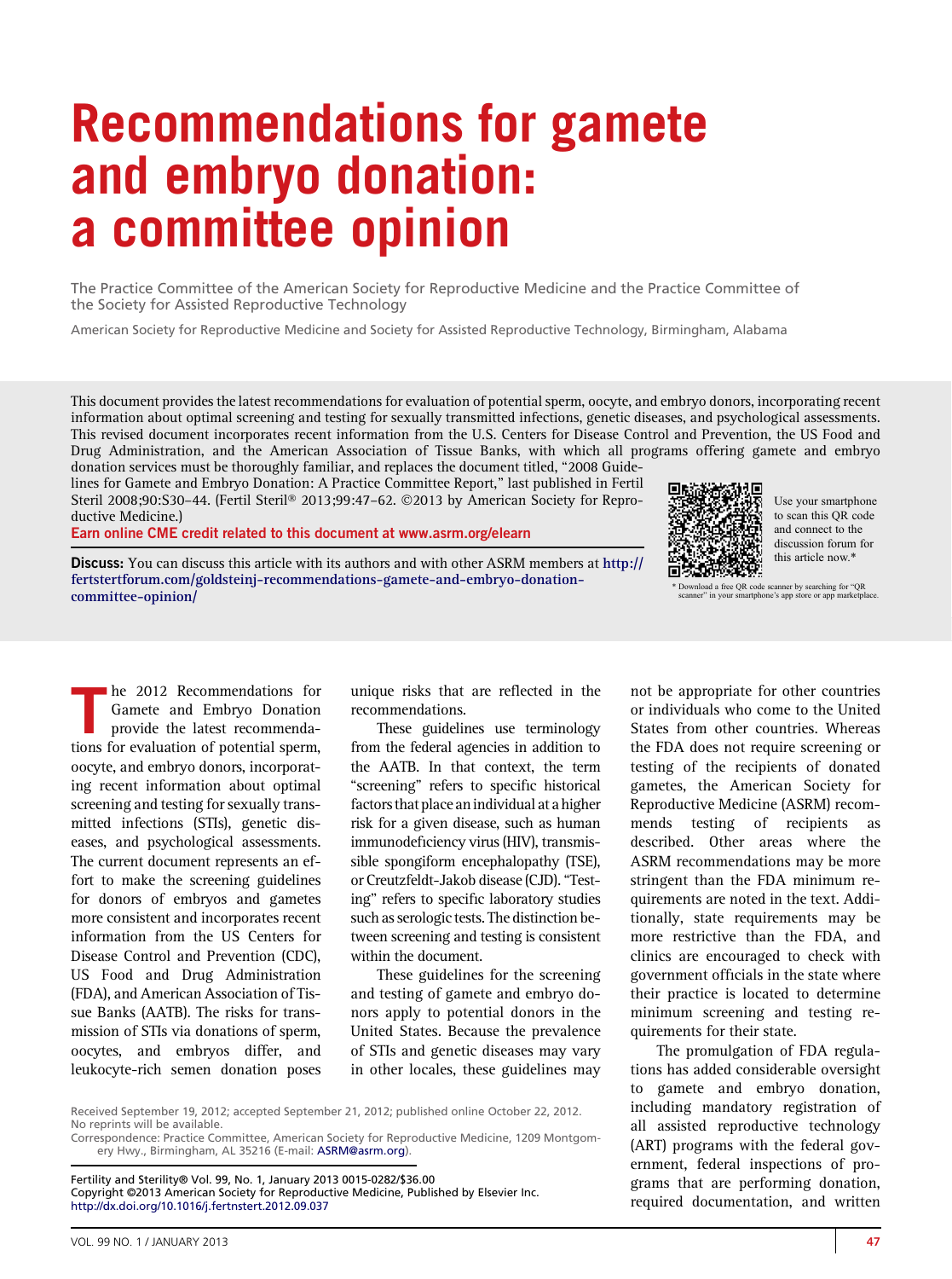protocols attendant to donor screening, testing, selection, rejection, and follow-up. Complete records of all donor cycles, including documentation of adherence to FDA regulations, must be made available to FDA inspectors at their request. Federal regulations may be viewed at the following Web sites:

<http://www.fda.gov/cber/tiss.htm> <http://www.fda.gov/BiologicsBloodVaccines/default.htm> <http://www.fda.gov/cber/rules/gtp.pdf>

### GUIDELINES FOR SPERM DONATION

#### I. Introduction

Therapeutic donor insemination (TDI) may be used to achieve pregnancy where appropriate indications exist. The clinical procedures should take into account the age and health status of the recipient. The FDA has published requirements for the screening and testing of donors of human cells, tissues, and cellular and tissue-based products (HCT/Ps), which are included here. These are the minimum requirements mandated by the federal government. In some instances, the federal requirements may be less rigorous than those in the state in which an individual practice is located or than those recommended by ASRM and the Society for Assisted Reproductive Technology (SART). It is the responsibility of all clinics to know the regulations of their individual states and local municipalities and to comply with those standards.

- II. Indications for TDI
	- A. The male partner has azoospermia, severe oligozoospermia, or other significant sperm or seminal fluid abnormalities.
	- B. The male partner has ejaculatory dysfunction.
	- C. The male partner demonstrates significant male factor infertility (i.e., significant oligoasthenospermia or prior failure to fertilize after insemination in vitro and intracytoplasmic sperm injection [ICSI] is not elected or feasible).
	- D. The male partner has a significant genetic defect or the couple previously has produced an offspring affected by a condition for which carrier status cannot be determined.
	- E. The male partner has a sexually transmissible infection that cannot be eradicated.
	- F. The female partner is Rh-negative and severely Rhisoimmunized and the male partner is Rh-positive.
	- G. Females without male partners.
- III. Psychological consultation for recipients

The decision to proceed with donor insemination is complex, and patients and their partners (if applicable) may benefit from psychological counseling to aid in this decision. The clinician should strongly recommend psychological counseling by a qualified mental health professional to all donor sperm recipients and their partners. The assessment should include a clinical interview and, where appropriate, psychological testing. The clinician should require psychological consultation for couples in whom factors appear to warrant further evaluation. In cases of directed donation, the potential impact of the relationship between the donor and recipient should be explored, as well as any plans that may exist relating to disclosure and future contact.

- IV. Evaluation of the partner
	- A. The partner in any couple that requests TDI should have completed an appropriate clinical evaluation. Medical records should be reviewed before performing the insemination procedure. If appropriate, alternative treatments should be discussed with the couple. While not required by the FDA, infectious disease testing of the male partner is recommended by the ASRM to address any potential medical/legal issues that could arise should the partner seroconvert during or after TDI.
	- B. Human immunodeficiency virus (HIV-1 antibody [AB] and nucleic acid testing [NAT]), HIV-2 AB testing and screening, or testing for HIV group O antibodies on the male partner is strongly recommended. If the male partner is HIV infected, he should be referred to an appropriate infectious disease specialist for counseling on safe sex practices for preventing HIV transmission, on treatment options, and on other issues concerning HIV disease. A positive HIV test result for the male partner should not be used as an exclusionary criterion for treatment of a couple with TDI.
	- C. Testing for other STIs similar to that recommended for the female partner (detailed in section V) is encouraged. This includes:
		- 1. Serologic test for syphilis.
		- 2. Hepatitis B surface antigen.
		- 3. Hepatitis B core antibody (IgG and IgM).
		- 4. Hepatitis C antibody and NAT.
		- 5. Neisseria gonorrhoeae and Chlamydia trachomatis NAT on urine or a swab obtained from the urethral meatus.

Note: There are no FDA-licensed, approved, or cleared tests for donor screening of these organisms in an asymptomatic, low-prevalence population. Tests using NAT technology adequately and appropriately reduce the risk of transmission of these relevant communicable agents.

- 6. Human T-cell lymphotropic virus (HTLV) type I and II also may be obtained at the discretion of the clinician in the appropriate clinical setting.
- V. Evaluation of the female recipient
	- A. Routine medical and reproductive history should be obtained according to the standards that are applied to women anticipating pregnancy. Abnormalities detected from history or physical examination may require more detailed evaluation and treatment before proceeding with insemination.
	- B. A complete general physical examination should be performed, including a pelvic examination.
	- C. Standard preconceptional screening, testing, and counseling:
		- 1. Although there are no federal requirements for testing donor sperm recipients, the following tests are recommended:
			- a. Blood type, Rh factor, and antibody screen.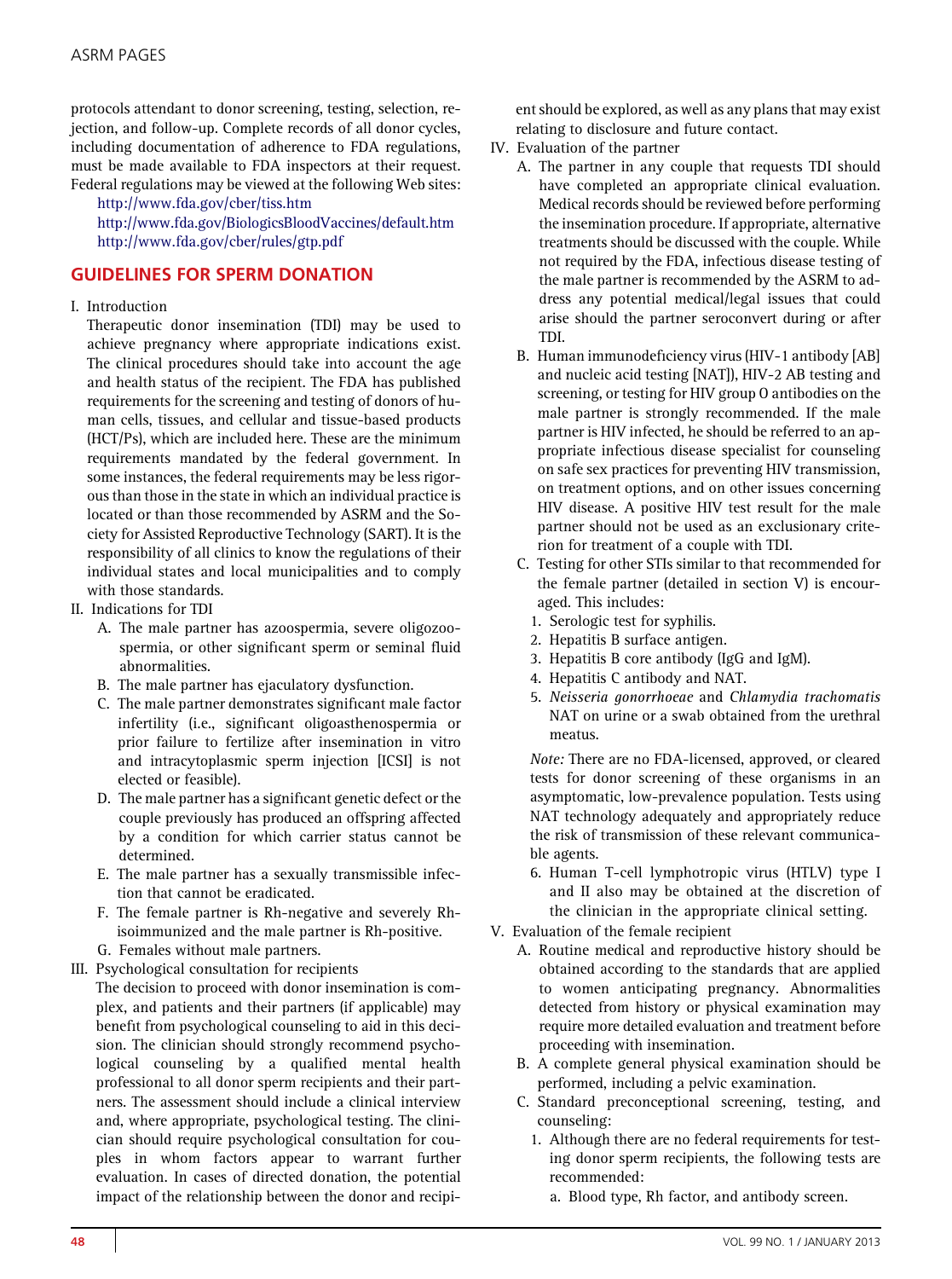- b. Rubella and varicella titers. Vaccination should be offered if the individual is not immune to either virus.
- c. Neisseria gonorrhoeae and Chlamydia trachomatis NAT on urine or a swab obtained from the cervix, urethral meatus, or vagina.
- d. HIV-1 (AB and NAT), HIV-2 AB testing, and testing or screening for HIV group O antibodies should be performed to address potential medical/legal complications that could arise if the recipient seroconverts during or after treatment. In addition, if the female recipient is found to be HIV-infected before treatment, she should be referred to an appropriate infectious disease specialist for counseling on issues concerning HIV disease, including reproductive issues such as safe sex practices for preventing HIV transmission to uninfected partners and treatment options to reduce the probability of transmission to her child. A positive HIV test of the female recipient should not be used as an exclusionary criterion for treatment with TDI as long as the couple makes an informed decision after counseling and agrees to comply with recommended clinical management for the positive HIV status during pregnancy.
- e. Serologic test for syphilis.
- f. Hepatitis B surface antigen.
- g. Hepatitis B core antibody (IgG and IgM).
- h. Hepatitis C antibody and NAT.
- i. Cytomegalovirus (CMV) antibody (IgG and IgM). For women who test positive for active infection (positive urine or throat culture or paired serum samples demonstrating a four-fold rise in IgG antibody and IgM antibody at least 30% of the IgG level), attempts to conceive should be postponed until they no longer exhibit active infection, owing to the risk of transmitting the infection to their fetus and the serious potential consequences of fetal CMV infection.
- j. HTLV type I and II also may be obtained at the discretion of the clinician in the appropriate clinical setting.
- D. Documentation and timing of ovulation
	- 1. Women with regular cyclic menses and molimina are assumed to be ovulating. When doubt exists, an index of ovulation, such as serum progesterone level, basal body temperature recordings, LH surge detection, and ultrasound monitoring of follicular maturation, may be used to document ovulation. Appropriate timing of the insemination procedure optimizes chances for success.
- E. Evaluation for possible tubal or peritoneal abnormalities
- F. Patients who fail to conceive after 4 to 6 well-timed inseminations may be candidates for hysterosalpingography (HSG), laparoscopy, or other appropriate tests to detect possible causes for their failure to conceive.

Pretreatment HSG or laparoscopy may be indicated by the history and/or physical findings.

G. Informed consent should be obtained from the patient (and her partner, if applicable).

### VI. Donors

- A. Selection of donor
	- 1. The main qualities to seek in selecting a donor for TDI are an assurance of good health status and the absence of known genetic abnormalities.
	- 2. The donor should be of legal age and, ideally, less than 40 years of age.
	- 3. Selection of donors with established fertility is desirable but not required.
	- 4. Psychological evaluation and counseling by a qualified mental health professional is strongly recommended for all sperm donors. The assessment should include a clinical interview and, where appropriate, psychological testing. Psychological consultation should be required for individuals in whom there appear to be factors that warrant further evaluation. In cases of directed donation, psychological evaluation and counseling are strongly recommended for the donor and his partner (if applicable) as well as for the recipient female and her partner (if applicable). The potential impact of the relationship between the donor and recipient should be explored. The psychological assessment also should address the potential psychological risks and evaluate for evidence of coercion (financial or emotional). It is important to ascertain whether the donor is well informed about the extent to which information about him might be disclosed and about any plans that may exist relating to future contact.
	- 5. No owner, operator, laboratory director, or employee of a facility performing TDI may serve as a donor in that practice.
	- 6. Neither the patient's physician nor the individual performing the actual insemination can be the sperm donor.
- B. Screening and testing of donors
	- 1. Semen testing
		- a. It is suggested that more than one sample be examined (each after a 2- to 5-day abstinence interval) before proceeding with a more extensive evaluation of the donor candidate.
		- b. The sample should be examined within 1 to 2 hours after ejaculation into a sterile container. The criteria used to judge the normality of the sample can vary among laboratories. There are no uniformly accepted standards, but, in general, the minimum criteria for normal semen quality can be applied [\(1\).](#page-15-0)
	- 2. Genetic evaluation

Genetic screening for heritable diseases should be performed in potential sperm donors. Testing for cystic fibrosis carrier status should be performed on all donors. Other genetic testing should be performed as indicated by the donor's ethnic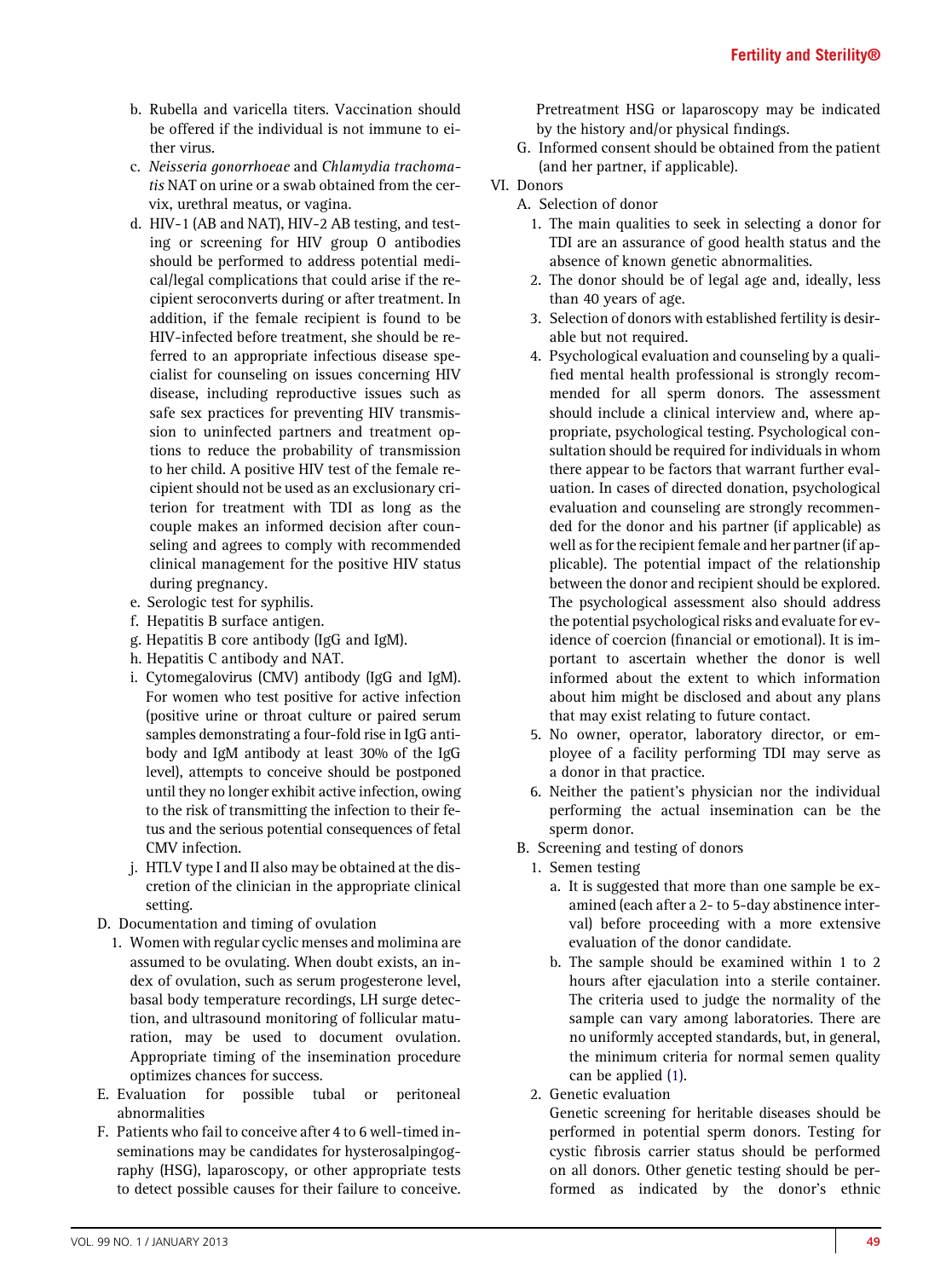background in accordance with current recommendations after obtaining a proper family history. Chromosomal analyses on all sperm donors are not required (see [Appendix A](#page-16-0) for further details regarding genetic screening and testing) (2–[4\).](#page-15-0)

- 3. Medical history
	- a. Donors should be healthy and give no history to suggest hereditary disease.
	- b. A complete personal and sexual history should be obtained to exclude as donors individuals who might be at high risk for HIV, STIs, or other infections that might be transmissible via gamete donation. Prospective sperm donors with any of the following factors should not be accepted (for a complete list of screening questions, see ''Uniform Donor Application'' at [www.sart.org](http://www.sart.org)):
		- i. Men with a history of sex with another man in the preceding 5 years.
		- ii. Men who have injected drugs for nonmedical reasons in the preceding 5 years, including intravenous, intramuscular, and subcutaneous injections.
		- iii. Men with hemophilia or other related clotting disorders who have received human-derived clotting factor concentrates in the preceding 5 years.
		- iv. Men who received clotting factors once to treat an acute bleeding event more than 12 months ago may be eligible to donate.
		- v. Men who have had sex in exchange for money or drugs in the preceding 5 years.
		- vi. Men who have had sex in the preceding 12 months with any person meeting any of the criteria described immediately above, or with any person having HIV infection, including a positive or reactive test to HIV virus, hepatitis B infection, or clinically active (symptomatic) hepatitis C infection.
		- vii. Men who have been exposed within the last 12 months through percutaneous inoculation or contact with an open wound, nonintact skin, or mucous membrane to blood that is known or suspected to be infected with HIV, hepatitis B, and/or hepatitis C virus.
		- viii. Men who have had close contact (e.g., living in the same household wherein sharing of kitchen and bathroom facilities occurs regularly) within 12 months preceding the donation with another person who has hepatitis B or clinically active (symptomatic) hepatitis C infection.
			- ix. Men who have been incarcerated in lockup, jail, or prison for more than 72 consecutive hours within the previous 12 months.
			- x. Men who have had or have been treated for syphilis, gonorrhea, or chlamydia within

the preceding 12 months. Deferral of donors is not necessary when there is evidence of successful treatment more than 12 months before.

- xi. Men who have undergone body piercing and/or tattooing procedures within the preceding 12 months in which sterile procedures were not used or it is unclear whether sterile procedures were used (e.g., contaminated instruments and/or ink were used, or shared instruments that had not been sterilized between uses were used).
- xii. Men who have received a smallpox vaccination (vaccinia virus) for 21 days after vaccination or until the scab separates spontaneously and physical examination confirms the absence of a scab at the vaccination site (whichever is later). The donor should be deferred for 2 months if the scab was removed before spontaneous separation. If the donor experienced complications from vaccination, he should be deferred until 14 days after complete resolution of those complications. If the donor became infected as a result of close contact with a person recently vaccinated for vaccinia, he may be considered eligible for donation if the scab spontaneously separated, if 14 days have elapsed since resolution of all the vaccinia-related complications, or 3 months after the scab was otherwise removed.
- xiii. Men who have had a medical diagnosis or suspicion of West Nile virus (WNV) infection (based on symptoms and/or laboratory results or confirmed WNV viremia) should be deferred for 120 days after the onset of symptoms or diagnosis, whichever is later.
- xiv. Men who have tested positive or reactive for WNV infection using an FDAlicensed or investigational WNV NAT in the preceding 120 days.
- xv. Men who have been diagnosed with variant CJD (vCJD) or any other form of CJD.
- xvi. Men who have been diagnosed with dementia or any other degenerative or demyelinating disease of the central nervous system or other neurologic disease of unknown etiology. Potential donors who have a diagnosis of delirium (e.g., delirium caused by toxic/metabolic diseases or recent head trauma) would not be considered necessarily to have a diagnosis of dementia and should be evaluated by the medical director.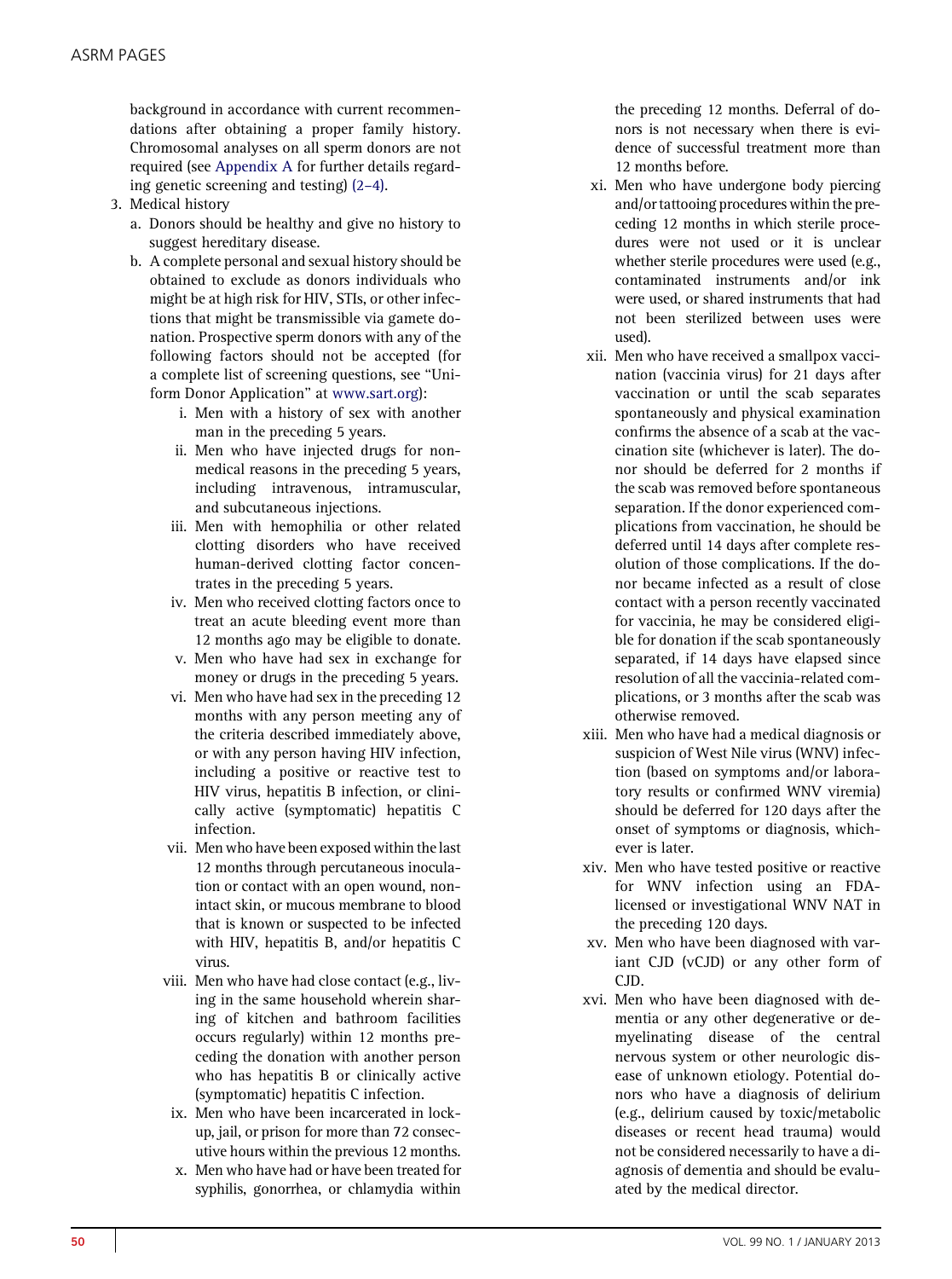- xvii. Men who are at increased risk for CJD. Donors are considered to have an increased risk for CJD if they have received a non-synthetic dura mater transplant, human pituitary-derived growth hormone, or have one or more blood relatives diagnosed with CJD.
- xviii. Men who have a history of CJD in a blood relative unless: the diagnosis of CJD was subsequently found to be in error, the CJD was iatrogenic, or laboratory testing (gene sequencing) demonstrates that the donor does not have a mutation associated with familial CID
- xix. Men who spent 3 months or more cumulatively in the United Kingdom (U.K.) from the beginning of 1980 through the end of 1996.
- xx. Men who are current or former US military members, civilian military employees, or dependants of a military member or civilian employee who resided at US military bases in Northern Europe (Germany, Belgium, and the Netherlands) for 6 months or more cumulatively from 1980 through 1990, or elsewhere in Europe (Greece, Turkey, Spain, Portugal, and Italy) for 6 months or more cumulatively from 1980 through 1996.
- xxi. Men who spent 5 years or more cumulatively in Europe from 1980 until present.
- xxii. Men who received any transfusion of blood or blood components in the United Kingdom or France between 1980 and the present.
- xxiii. Men or their sexual partners who were born or lived in certain countries in Africa (Cameroon, Central African Republic, Chad, Congo, Equatorial Guinea, Gabon, Niger, or Nigeria) after 1977 (risk factor for HIV group O).
- xxiv. Men who have received a blood transfusion or any medical treatment that involved blood in the countries listed in xxiii after 1977 (risk factor for HIV group O).

Note: Establishments using an HIV-1/2 antibody donor screening test that has been licensed by the FDA and is specifically labeled in the Intended Use section of the package insert as sensitive for the detection of HIV group O antibodies may delete items VI.B.3.b.xxiii and xxiv from their screening procedures. If screening questions VI.B.3.b.xxiii and xxiv also are asked, donor eligibility may be based on the donor test results, regardless of the answers to those two questions.

xxv. Men who have received xenotransplants (live cells, tissues, or organs from a nonhuman animal source or human body fluids,

cells, tissues, or organs that have had ex vivo contact with live nonhuman animal cells, tissues, or organs) or have been in close contact with a xenotransplant recipient.

- xxvi. Men who have received human organ or tissue transplants or treatment with human extracts.
- 4. Physical examination
	- a. Before acceptance, and every 6 months while remaining an active donor, donors should undergo a complete physical examination and should be declined when any of the following findings are present (see [www.sart.org](http://www.sart.org) Male Donor Physical Examination Form):
		- i. Physical evidence for risk of sexually transmitted disease such as genital ulcerative lesions, herpes simplex, chancroid, or urethral discharge.
		- ii. Physical evidence for risk of, or evidence of, syphilis.
		- iii. Physical evidence of anal intercourse including perianal condylomata.
		- iv. Physical evidence of non-medical percutaneous drug use such as needle tracks; the examination should include examination of tattoos, which might be covering needle tracks.
		- v. Physical evidence of recent (within 12 months) tattooing, ear piercing, or body piercing where sterile technique was not used.
		- vi. Disseminated lymphadenopathy.
		- vii. Unexplained oral thrush.
		- viii. Blue or purple spots consistent with Kaposi sarcoma.
		- ix. Unexplained jaundice, hepatomegaly, or icterus.
		- x. Large scab consistent with recent history of smallpox immunization.
		- xi. Eczema vaccinatum, generalized vesicular rash, severely necrotic lesion (consistent with vaccinia necrosum), or corneal scarring (consistent with vaccinial keratitis).
- 5. Laboratory testing

There is no method to ensure completely that infectious agents will not be transmitted by TDI. However, the following guidelines, combined with an adequate history and specific exclusion of individuals at high risk for HIV and other STIs, should significantly reduce these risks. The FDA requires that the following tests be performed, using methods required for purposes of determining donor eligibility, and that negative results are documented before use of the donor's sperm. The list of test methods approved by the FDA for this purpose is available at the following Web sites:

<http://www.fda.gov/cber/products/testkits.htm>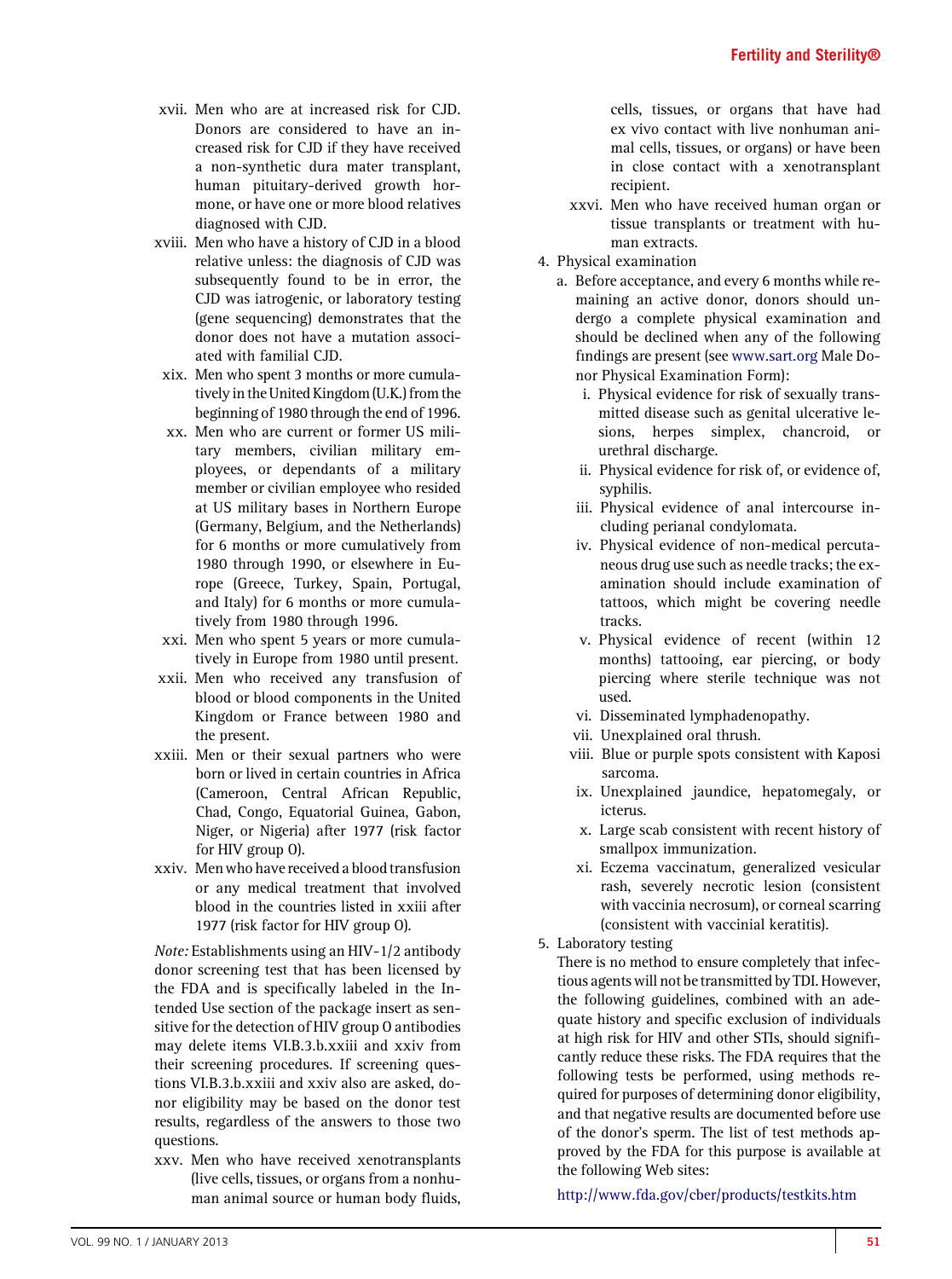#### [http://www.fda.gov/downloads/BiologicsBlood](http://www.fda.gov/downloads/BiologicsBloodVaccines/GuidanceComplianceRegulatoryInformation/Guidances/Tissue/ucm091345.pdf) [Vaccines/GuidanceComplianceRegulatoryInfor](http://www.fda.gov/downloads/BiologicsBloodVaccines/GuidanceComplianceRegulatoryInformation/Guidances/Tissue/ucm091345.pdf) [mation/Guidances/Tissue/ucm091345.pdf](http://www.fda.gov/downloads/BiologicsBloodVaccines/GuidanceComplianceRegulatoryInformation/Guidances/Tissue/ucm091345.pdf)

Clinics using donor sperm from a commercial sperm bank should have documentation from the bank that they adhere to federal and local requirements [\(5\).](#page-15-0)

- a. HIV-1 antibody as well as NAT.
- b. HIV-2 antibody.
- c. HIV group O antibody. Establishments that do not use an FDA-licensed test for HIV group O antibodies must evaluate donors for risk associated with HIV group O infection with additional screening questions as described in VI.B.3.b.xxiii and xxiv.
- d. Hepatitis C antibody and NAT.
- e. Hepatitis B surface antigen.
- f. Hepatitis B core antibody (IgG and IgM).
- g. Serologic test for syphilis.
- h. HTLV-1 and HTLV-2.
- i. CMV (IgG and IgM). Men who test positive for active infection (positive urine or throat culture or paired serum samples demonstrating a fourfold rise in IgG antibody and IgM antibody at least 30% of the IgG level) should be excluded. Because CMV is so common, insemination with semen from a CMV-seropositive man (without active infection) is permissible when the female partner is also CMV seropositive. Although the practice is not entirely without risk, because there are many strains of CMV and superinfection is possible, the associated risk of newborn CMV infection is approximately 1%, and such infants appear to have no significant illness or other abnormality.
- j. Neisseria gonorrhoeae and Chlamydia trachomatis NAT on urine or a swab obtained from the urethral meatus. These tests should be repeated if clinically indicated. Retesting of the donor at 6-month intervals is required as long as the donor remains active.

N.B. There are no FDA-licensed, approved or cleared tests for donor screening of these organisms in an asymptomatic, low-prevalence population. Tests using NAT technology adequately and appropriately reduce the risk of transmission of these relevant communicable agents.

- k. Donors found to be positive for syphilis, Neisseria gonorrhoeae, or Chlamydia trachomatis should be treated, retested, and deferred from donation for 12 months after documentation that treatment was successful before being reconsidered. If evidence is presented that treatment occurred more than 12 months ago and was successful, no further deferral is needed as long as current testing does not indicate an active infection.
- l. Abbreviated donor screening documenting no change in the donor's medical and/or social

history should be performed at 6-month intervals.

- m. Additional testing should be performed as dictated by local or state requirements.
- n. Additional testing not required by the FDA but recommended by the ASRM includes blood type and Rh. If the use of donor oocytes creates the potential for Rh incompatibility, couples should be informed about obstetric significance of this condition.
- 6. Managing laboratory results
	- a. If testing is negative, semen samples may be collected and prepared for cryopreservation.
	- b. A positive test should be verified before notifying the potential donor. If a test is confirmed positive, the individual should be referred for appropriate counseling and management.
	- c. Individuals who initially test positive (except for treated syphilis, Neisseria gonorrhoeae, or Chlamydia trachomatis as described earlier) are not eligible for anonymous donation.
	- d. False-positive results for syphilis using nontreponemal assays that are confirmed to be negative using a treponemal-based assay are eligible for donation.
	- e. After donation, anonymous donor specimens must be quarantined for a minimum of 180 days. The donor must be retested (see section VI.B.5) after the required quarantine interval, and specimens may be released only if the results of repeat testing are negative.
	- f. Screening and testing of donors for STIs and genetic risk factors may change over time as tests improve and new tests become available. Therefore, samples of sperm that are cryopreserved and stored for periods of time may not meet existing testing standards at the time they are released for use. In such instances, every effort should be made to have the donor tested in accordance with current standards. In situations where the donor is not available or refuses such additional testing, the sample(s) may be released provided that the recipient is informed that the specimen does not meet current screening and testing guidelines, is informed of what tests have not been performed, and is counseled regarding the clinical implications of the missing information.
- 7. Directed donation

Directed (non-anonymous or known) donation is acceptable if all parties agree. Directed donors must undergo the same screening and testing as anonymous donors. Directed donors who test positive or demonstrate a risk factor for a relevant communicable disease are not prohibited from use according to current FDA rules, provided that the tissue is labeled to indicate any associated increased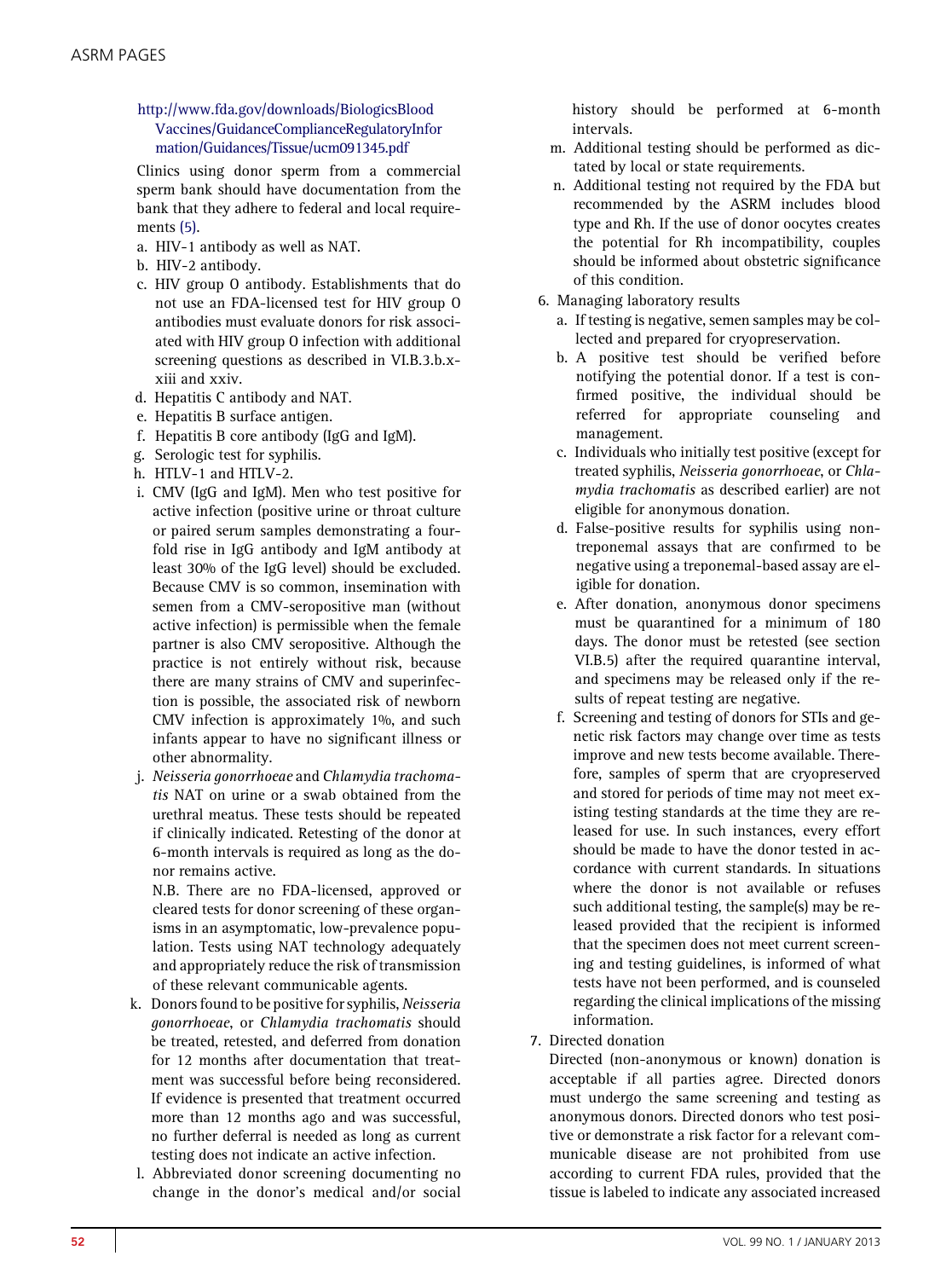risks and that physicians using samples are aware of the status of the results. Although the FDA does not require informing the recipients of the test results, in the opinion of the ASRM the recipients must be informed and counseled appropriately before use of the samples. Directed donor specimens also are exempt from quarantine under the current FDA guidelines, which require only retesting as described earlier (see section VI.B.5) within 7 days before donation. However, in the opinion of the ASRM, directed donor specimens should be treated in the same manner as anonymous donor specimens; results of testing that would exclude an anonymous donor also should exclude a directed donor, and directed donor specimens should be quarantined and released in the same manner required for anonymous donor specimens (see sections VI.B.1–6).

8. Use of fresh semen

In the opinion of the ASRM, the use of fresh semen can be justified only for sexually intimate couples. It is possible for HIV and other infectious organisms to be transmitted by fresh donor semen before the donor has become seropositive. Consequently, the potential for transmission of infections by fresh semen cannot be eliminated. The ASRM recommends that all directed donor specimens be frozen and quarantined for a minimum of 180 days, with the donor then retested as described above (see section VI.B.5) and demonstrated seronegative before the specimen is released.

- C. Management of donors
	- 1. Monitoring health status

The single most important method for reducing the risk of transmitting infectious agents to women during insemination is to screen carefully and test the potential donors and to develop an ongoing procedure for monitoring their health status.

2. Payment to donors

Payment to donors varies from area to area but should not be such that the monetary incentive is the primary motivation for donating sperm. However, the donor may be compensated for his time and expenses.

3. Limitations to donor use

Institutions, clinics, and sperm banks should maintain sufficient records to allow a limit to be set for the number of pregnancies for which a given donor is responsible. It is difficult to provide a precise number of times that a given donor can be used because one must take into consideration the population base from which the donor is selected and the geographic area that may be served by a given donor. It has been suggested that in a population of 800,000, limiting a single donor to no more than 25 births would avoid any significant increased risk of inadvertent consanguineous conception. This suggestion may require modification if the population using donor insemination represents an isolated subgroup or if the specimens are distributed over a wide geographic area.

4. Consent

It is essential for the donor to sign a consent form, which should include a firm denial of having any recognized risk factors for STIs and genetic diseases. It is recommended that the donor acknowledge in the consent form his responsibility to notify the donor program of any changes in his health or risk factor status.

5. Record keeping

The FDA requires that records pertaining to each donor (screening and test results) be maintained for at least 10 years. However, in the opinion of the ASRM, a permanent record of each donor's initial selection process and subsequent follow-up evaluations should be maintained. Ideally, the clinical outcome of each insemination cycle should be recorded as well as a mechanism for reporting any adverse outcomes including heritable diseases identified preconceptually or post natally. In the event that a previously unidentified heritable disease is encountered in a child produced from anonymous donation, the donor as well as the recipient of the donated sperm should be tested and further release of samples from the donor should be prohibited. If the donor is found to be the carrier for the heritable disease, all recipients of that donated sperm as well as the clinics performing the procedures should be notified and counseled. A mechanism must exist to maintain records on the donor as a future medical resource for any offspring produced.

- 6. Protection of confidentiality Individuals participating in donor programs should be assured that their confidentiality will be protected insofar as federal and local statutes permit. Medical records detailing the donation should be maintained as stipulated by federal and local requirements.
- VII. Choosing donor characteristics

There are several methods for matching the male partner with the donor. The couple should be encouraged to list the characteristics that they desire in a prospective donor, including race and/or ethnic group, height, body build, complexion, eye color, and hair color and texture. Consideration should be given to blood type and Rh factor, particularly for Rh-negative recipients. If the use of donor sperm creates the potential for Rh incompatibility, recipients should be informed of the obstetric implications of the condition.

## GUIDELINES FOR OOCYTE DONATION

I. Introduction

Oocyte donation requires ovarian stimulation with monitoring and oocyte retrieval, involving significant inconvenience, discomfort, and risks for the donor.

- II. Indications for use of donor oocytes
	- A. Women with hypergonadotropic hypogonadism.
	- B. Women of advanced reproductive age.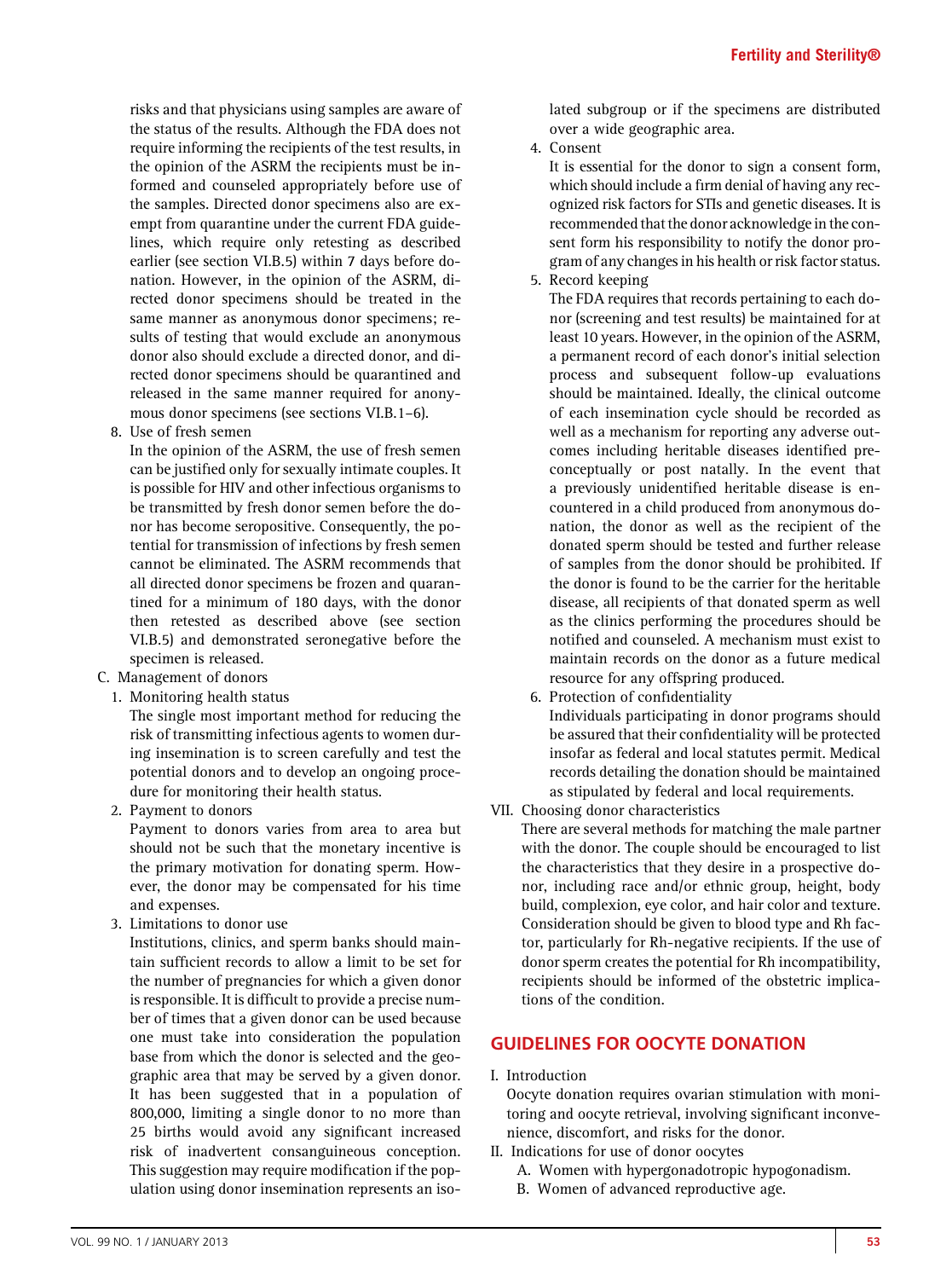- C. Women who have diminished ovarian reserve.
- D. Women who are known to be affected by or known to be the carrier of a significant genetic defect or who have a family history of a condition for which carrier status cannot be determined.
- E. Women with poor oocyte and/or embryo quality or multiple previous failed attempts to conceive via ART.
- III. Psychological consultation for oocyte donor recipients The decision to proceed with donated oocytes is complex, and patients and their partners (if applicable) may benefit from psychological counseling to aid in this decision. The clinician should strongly recommend psychological counseling by a qualified mental health professional to all donor oocyte recipients and their partners. The assessment should include a clinical interview and, where appropriate, psychological testing. The clinician should require psychological consultation for couples in whom there appear to be factors that warrant further evaluation. In cases of directed donation, the potential impact of the relationship between the donor and recipient should be explored, as well as any plans that may exist relating to disclosure and future contact.
- IV. Evaluation of the oocyte recipient
	- A. Medical and reproductive history
		- 1. Routine medical and reproductive histories should be obtained according to the standards that are applied to women anticipating pregnancy. Reproductive abnormalities detected from history or physical examination may require more detailed evaluation and treatment before donor oocytes are used.
	- B. A complete general physical examination should be performed, including a pelvic examination.
	- C. Assessment of the uterine cavity
		- 1. HSG, saline infusion ultrasonography, or another suitable procedure should be performed to detect any significant uterine abnormality.
	- D. Standard preconceptional testing and counseling
		- 1. Although there are no federal requirements for testing oocyte recipients, the following tests are recommended:
			- a. Blood type, Rh factor, and antibody screen.
			- b. Rubella and varicella titers. Recipients should be offered immunization if not immune.
			- c. HIV-1 (AB and NAT), HIV-2 AB testing and screening or testing for HIV group O antibodies. HIV testing should be performed to address potential medical/legal complications that could arise if the recipient seroconverts during or after treatment. In addition, if the female recipient is found to be HIV infected before treatment, she should be referred to an appropriate infectious disease specialist for counseling on issues concerning HIV disease, including reproductive issues such as safe sex practices for preventing HIV transmission to uninfected partners and treatment options to reduce the probability of transmission to her child; counseling should be documented in the medical record. A positive

HIV test of the female recipient should not be used as an exclusionary criterion for treatment, provided that the couple makes an informed decision after counseling and agrees to comply with recommended clinical management for the positive HIV state.

- d. Serologic test for syphilis.
- e. Hepatitis B surface antigen.
- f. Hepatitis B core antibody (IgG and IgM).
- g. Hepatitis C antibody and NAT.
- h. Neisseria gonorrhoeae and Chlamydia trachomatis NAT on urine or a swab obtained from the cervix, urethral meatus, or vagina.
- V. Evaluation of the partner of the oocyte recipient
	- A. Laboratory tests. Although there are no federal requirements for testing the partner of the oocyte recipient, the following tests are recommended:
		- 1. Semen analysis for male partners.
		- 2. Blood type and Rh factor.
		- 3. Serologic test for syphilis.
		- 4. Hepatitis B surface antigen.
		- 5. Hepatitis B core antibody (IgG and IgM).
		- 6. Hepatitis C antibody and NAT.
		- 7. HIV-1 (AB and NAT), HIV-2 AB testing and screening, or testing for HIV group O antibodies. HIV testing should be performed to address potential medical/legal complications that could arise if the recipient seroconverts during or after treatment. In addition, if the partner is found to be HIV infected before treatment, he should be referred to an appropriate infectious disease specialist for counseling on issues concerning HIV disease, including reproductive issues such as safe sex practices for preventing HIV transmission to uninfected partners. Counseling should be documented in the medical record. A positive HIV test of the partner should not be used as an exclusionary criterion for treatment.
		- 8. Appropriate genetic screening and testing based on history, in accordance with ethnic background and current recommendations (see [Appendix A](#page-16-0)) [\(2](#page-15-0)–4).
- VI. Donors
	- A. Selection of donors
		- 1. Oocyte donation may be undertaken with known or anonymous donors depending on the clinical circumstances.
		- 2. Psychological evaluation and counseling by a qualified mental health professional is strongly recommended for the oocyte donor and her partner (if applicable). The assessment should include a clinical interview and, where appropriate, psychological testing. Psychological consultation should be required for individuals in whom there appear to be factors that warrant further evaluation. In circumstances involving known donors, psychological evaluation and counseling is strongly recommended for the donor and her partner, if applicable, as well as for the recipient and her partner, if applicable. The potential impact of the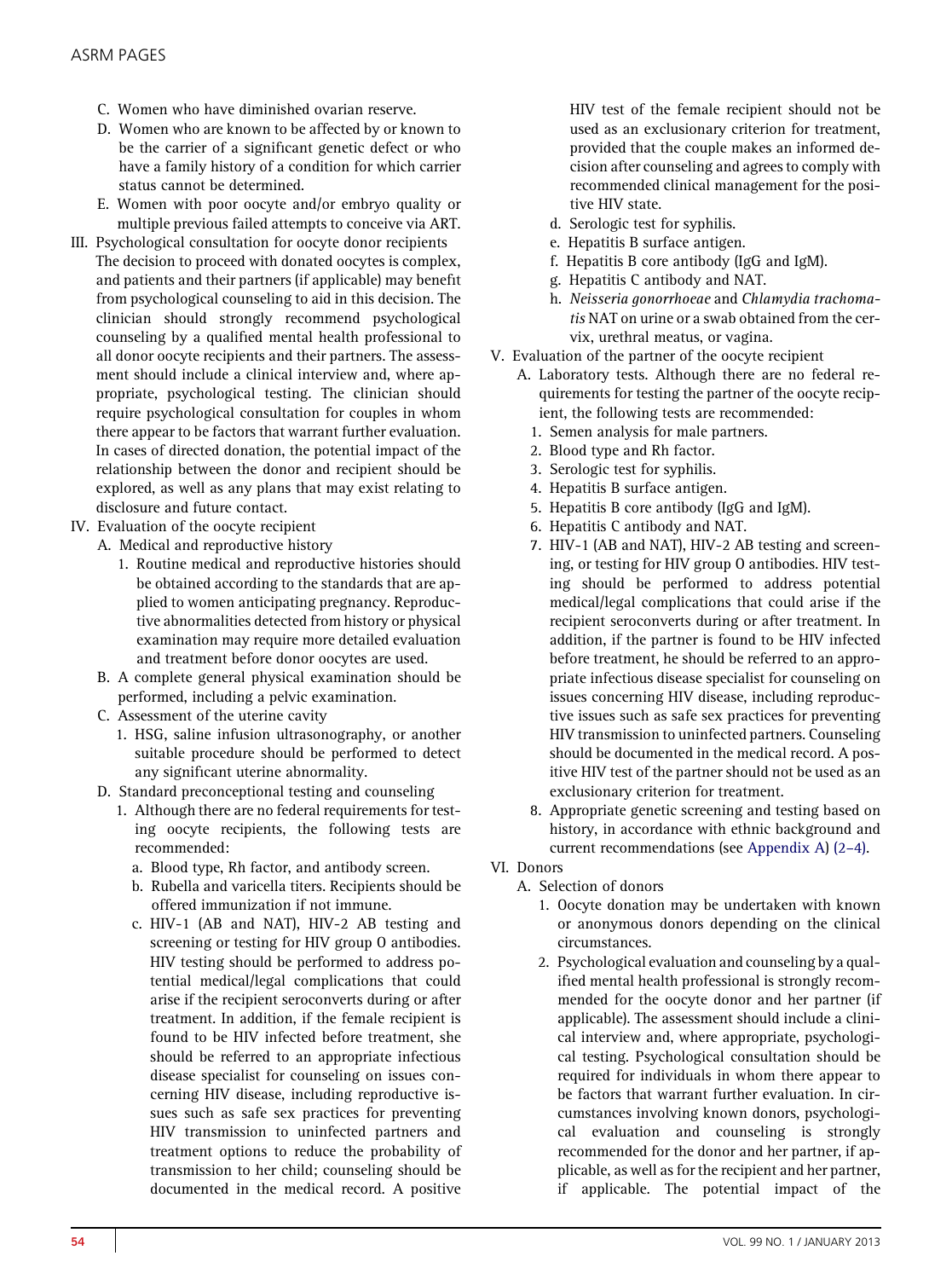relationship between the donor and recipient should be explored. The psychological assessment also should address the potential psychological risks and evaluate for evidence of coercion (financial or emotional). It is important to ascertain whether the donor is well informed about the extent to which information about her may be disclosed and about any plans that may exist relating to future contact.

- 3. Oocyte donors should be of legal age and preferably between the ages of 21 and 34 years.
- 4. Donors less than 21 years of age should have psychological evaluation by a qualified mental health professional, and the decision to proceed with such a donor should be determined on an individual basis.
- 5. If a prospective donor is over 34 years of age, the age of the donor should be revealed to the recipient as part of the informed consent discussion concerning cytogenetic risks and the effect of donor age on pregnancy rates.
- 6. Proven fertility in the donor is desirable but not required.
- 7. The donor should undergo appropriate genetic evaluation based on history, in accordance with ethnic background and current guidelines. Cystic fibrosis testing should be performed on all donors. Consideration should be given to fragile X testing on donors, but is not required (see [Appendix A](#page-16-0))  $(2-4)$  $(2-4)$ .
- 8. Sharing of oocytes from an assisted reproduction cycle: If sharing of oocytes is contemplated, informed consent must be obtained before the start of the cycle of retrieval. The conditions governing the sharing of oocytes should be specified in advance, be included in the informed consent, and comply with existing ASRM Ethics Committee guidelines [\(6\)](#page-15-0).
- 9. No owner, operator, laboratory director, or employee of a facility screening for or performing oocyte donation may serve as a donor in that practice.
- 10. If an agency is used to recruit oocyte donors, no individual who has a financial interest in that agency may be used as an oocyte donor.
- B. Screening and testing of oocyte donors
	- 1. Donors should be healthy and give no history to suggest hereditary disease.
	- 2. A complete personal and sexual history should be obtained to exclude as donors individuals who might be at high risk for HIV, STIs, or other infections that might be transmissible via gamete donation. Prospective oocyte donors with any of the following factors should not be accepted (for a complete list of screening questions, see ''Uniform Donor Application'' at [www.sart.org](http://www.sart.org)):
		- a. Women who have injected drugs for non-medical reasons in the preceding 5 years, including intravenous, intramuscular, and subcutaneous injections.
- b. Women with hemophilia or other related clotting disorders who have received human-derived clotting factor concentrates in the preceding 5 years.
	- i. Women who received clotting factors to treat an acute bleeding event more than 12 months prior to planned donation may be eligible to donate.
- c. Women who have had sex with a man who has had sex with another man in the past 5 years.
- d. Women who have had sex in exchange for money or drugs in the preceding 5 years.
- e. Women who have had sex in the preceding 12 months with any person meeting any of the criteria described immediately above, or with any person having HIV infection including a positive or reactive test to HIV virus, hepatitis B infection, or clinically active (symptomatic) hepatitis C infection.
- f. Women who have been exposed within the last 12 months, through percutaneous inoculation or contact with an open wound, non-intact skin, or mucous membrane, to blood that is known or suspected to be infected with HIV, hepatitis B, and/or hepatitis C virus.
- g. Women who have had close contact (e.g., living in the same household wherein sharing of kitchen and bathroom facilities occurs regularly) within 12 months preceding the donation with another person who has hepatitis B or clinically active (symptomatic) hepatitis C infection.
- h. Women who have been incarcerated in lock-up, jail, or prison for more than 72 consecutive hours within the previous 12 months.
- i. Women who have had or have been treated for syphilis, gonorrhea, or chlamydia within the preceding 12 months. Deferral of donors is not necessary if evidence is presented that treatment occurred more than 12 months ago and was successful.
- j. Women who have undergone body piercing and/ or tattooing procedures within the preceding 12 months in which sterile procedures were not used or it is unclear whether sterile procedures were used (e.g., contaminated instruments and/ or ink were used or shared instruments that had not been sterilized between uses were used).
- k. Women who have received a smallpox vaccination (vaccinia virus) for 21 days after vaccination or until the scab separates spontaneously and physical examination confirms the absence of a scab at the vaccination site (whichever is later). The donor should be deferred for 2 months if the scab was removed before spontaneous separation. If the donor experienced complications from vaccination, she should be deferred until 14 days after complete resolution of those complications. If the donor became infected as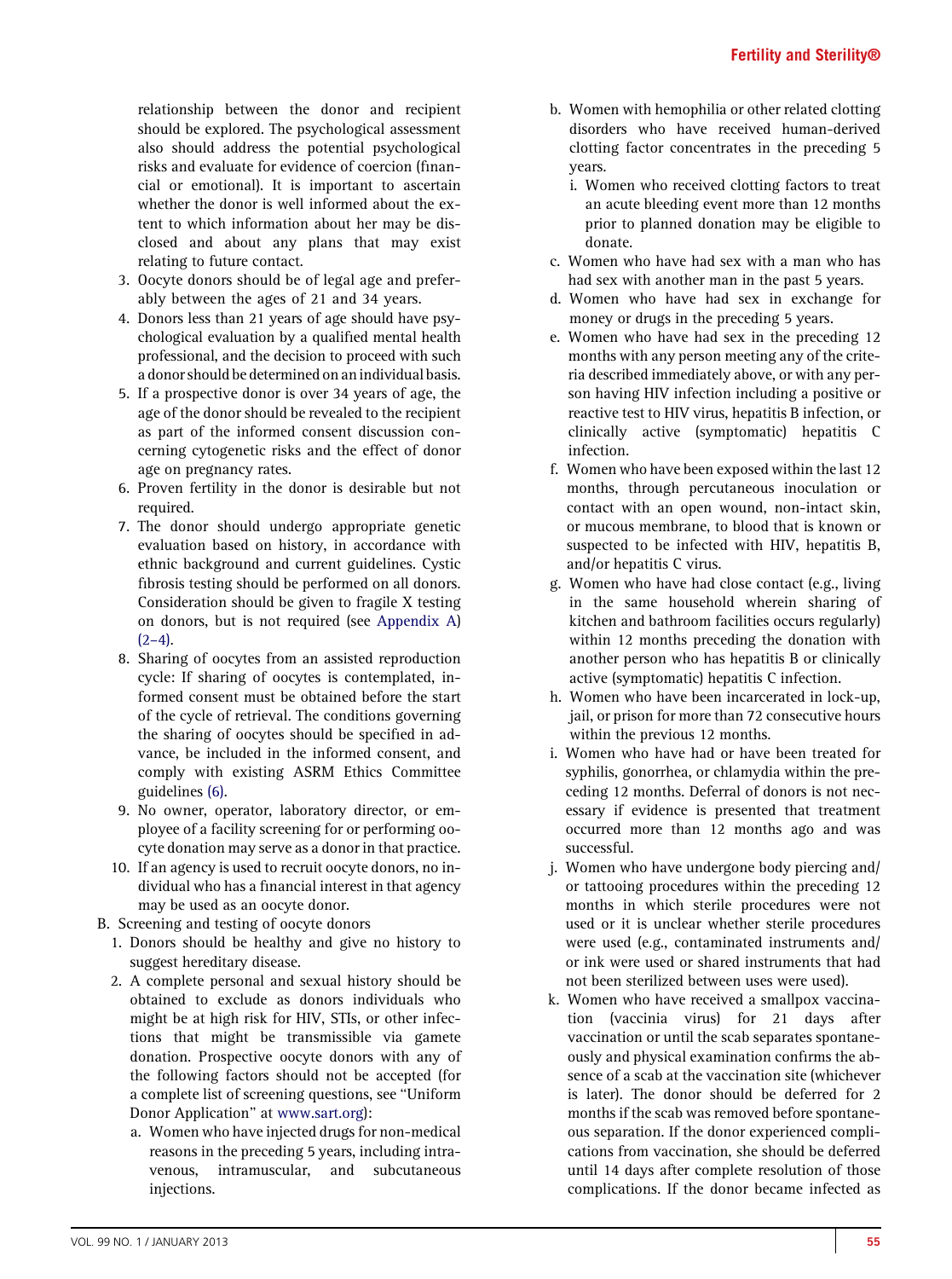a result of close contact with a person recently vaccinated for vaccinia, she may be considered eligible for donation if the scab spontaneously separated, if 14 days have elapsed since resolution of all the vaccinia-related complications, or 3 months after the scab was otherwise removed.

- l. Women who have had a medical diagnosis or suspicion of WNV infection (based on symptoms and/or laboratory results or confirmed WNV viremia) should be deferred for 120 days after the onset of symptoms or diagnosis, whichever is later.
- m. Women who have tested positive or reactive for WNV infection using an FDA-licensed or investigational WNV NAT donor-screening test in the preceding 120 days.
- n. Women who have been diagnosed with vCJD or any other form of CJD.
- o. Women who have been diagnosed with dementia or any other degenerative or demyelinating disease of the central nervous system or other neurologic disease of unknown etiology. Potential donors who have a diagnosis of delirium (e.g., delirium caused by toxic/metabolic diseases or recent head trauma) would not be considered necessarily to have a diagnosis of dementia and should be evaluated by the medical director.
- p. Women who are at increased risk for CJD. Donors are considered to have an increased risk for CJD if they have received a non-synthetic dura mater transplant, human pituitary-derived growth hormone, or have one or more blood relatives diagnosed with CJD.
- q. Women who have a history of CJD in a blood relative unless the diagnosis of CJD was subsequently found to be in error, the CJD was iatrogenic, or laboratory testing (gene sequencing) demonstrates that the donor does not have a mutation associated with familial CJD.
- r. Women who spent 3 months or more cumulatively in the United Kingdom from the beginning of 1980 through the end of 1996.
- s. Women who are current or former US military members, civilian military employees, or dependants of a military member or civilian employee who resided at US military bases in Northern Europe (Germany, Belgium, and the Netherlands) for 6 months or more cumulatively from 1980 through 1990, or elsewhere in Europe (Greece, Turkey, Spain, Portugal, and Italy) for 6 months or more cumulatively from 1980 through 1996.
- t. Women who spent 5 years or more cumulatively in Europe from 1980 until present.
- u. Women who received any transfusion of blood or blood components in the United Kingdom or France between 1980 and the present.
- v. Women or their sexual partners who were born or lived in certain countries in Africa (Cameroon, Central African Republic, Chad, Congo, Equato-

rial Guinea, Gabon, Niger, or Nigeria) after 1977 (risk factor for HIV group O).

w. Women who have received a blood transfusion or any medical treatment that involved blood in the countries listed above after 1977 (risk factor for HIV group O).

Note: Establishments using an HIV-1/2 antibody donor screening test that has been licensed by the FDA and is specifically labeled in the Intended Use Section of the package insert as sensitive for the detection of HIV group O antibodies may delete items VI.B.2.v and VI.B.2.w from their screening procedures. If screening questions VI.B.2.v and VI.B.2.w also are asked, donor eligibility may be based on the results of the donor test results regardless of the answers to those two questions.

- x. Women who have received xenotransplants (live cells, tissues, or organs from a nonhuman animal source or human body fluids, cells, tissues, or organs that have had ex vivo contact withlive nonhuman animal cells, tissues, or organs) or have been in close contact with a xenotransplant recipient.
- y. Women who have received human organ or tissue transplants or treatment with human extracts.
- 3. Before acceptance, and every 6 months while remaining an active donor, donors should undergo a complete physical examination and should be declined when any of the following findings are present (see female donor physical exam at [www.sart.org\)](http://www.sart.org):
	- a. Physical evidence for risk of sexually transmitted disease such as genital ulcerative lesions, herpes simplex, chancroid, and urethral discharge.
	- b. Physical evidence for risk of or evidence of syphilis.
	- c. Physical evidence of anal intercourse including perianal condylomata.
	- d. Physical evidence of non-medical percutaneous drug use such as needle tracks; the examination should include examination of tattoos, which might be covering needle tracks.
	- e. Physical evidence of recent (within 12 months) tattooing, ear piercing, or body piercing where sterile procedure was not used.
	- f. Disseminated lymphadenopathy.
	- g. Unexplained oral thrush.
	- h. Blue or purple spots consistent with Kaposi sarcoma.
	- i. Unexplained jaundice, hepatomegaly, or icterus.
	- j. Large scab consistent with recent history of smallpox immunization.
	- k. Eczema vaccinatum, generalized vesicular rash, severely necrotic lesion (consistent with vaccinia necrosum), or corneal scarring (consistent with vaccinial keratitis).
- 4. Laboratory testing

There is no method to ensure completely that infectious agents will not be transmitted via oocyte donation. However, the following guidelines, combined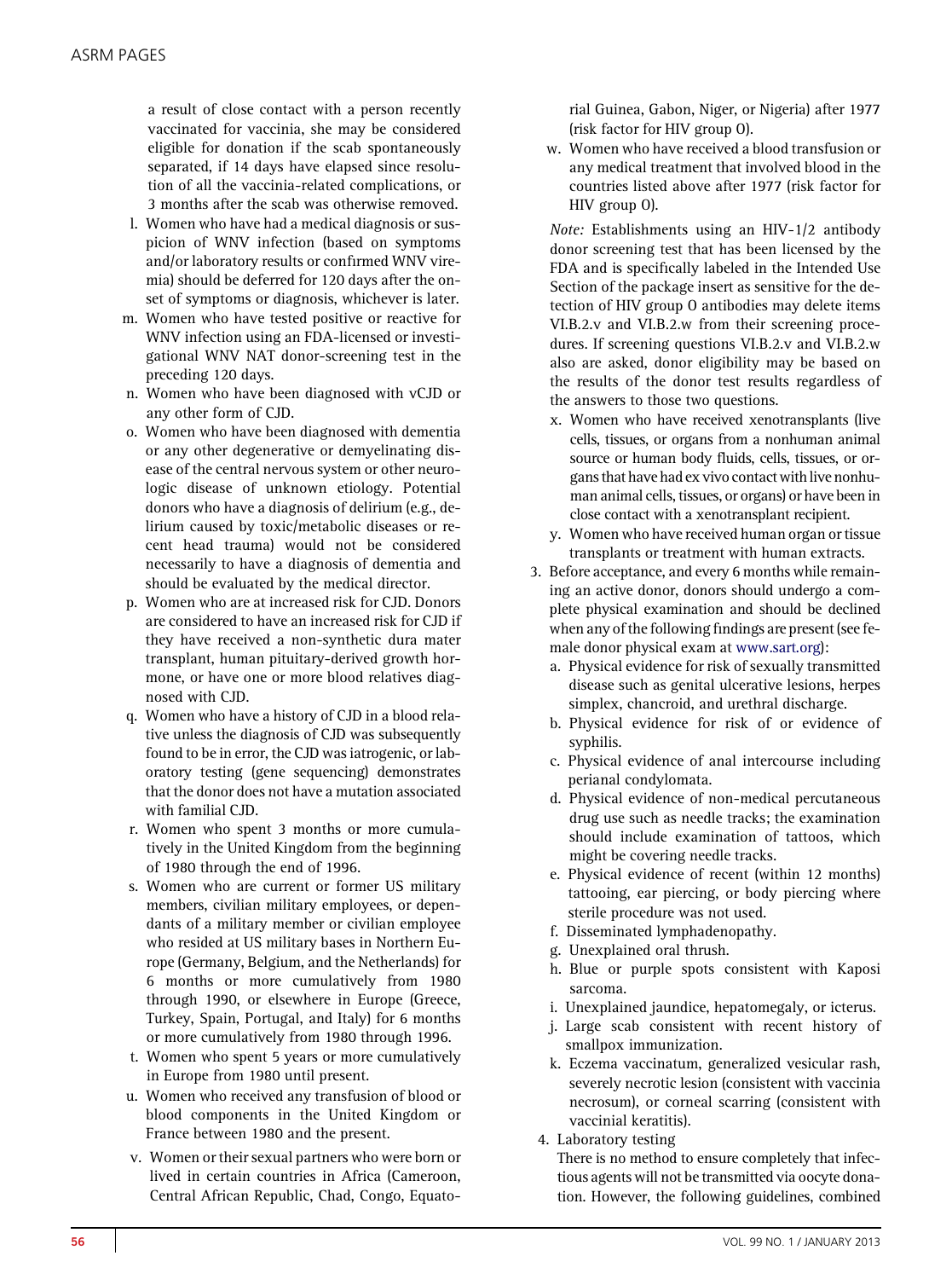with an adequate medical history and specific exclusion of individuals at high risk for HIV and other STIs, should dramatically reduce these risks. The FDA requires that the following tests be performed within 30 days of oocyte collection, using methods required for purposes of determining donor eligibility, and that negative results are documented before use of the donor's oocytes. The list of test methods approved by the FDA for this purpose is available at the following Websites:

## <http://www.fda.gov/cber/products/testkits.htm>

#### [http://www.fda.gov/downloads/BiologicsBlood](http://www.fda.gov/downloads/BiologicsBloodVaccines/GuidanceComplianceRegulatoryInformation/Guidances/Tissue/ucm091345.pdf) [Vaccines/GuidanceComplianceRegulatoryInfor](http://www.fda.gov/downloads/BiologicsBloodVaccines/GuidanceComplianceRegulatoryInformation/Guidances/Tissue/ucm091345.pdf) [mation/Guidances/Tissue/ucm091345.pdf](http://www.fda.gov/downloads/BiologicsBloodVaccines/GuidanceComplianceRegulatoryInformation/Guidances/Tissue/ucm091345.pdf)

- a. HIV-1 antibody as well as NAT.
- b. HIV-2 antibody.
- c. HIV group O antibody. Establishments that do not use an FDA-licensed test for group O antibodies must evaluate donors for risk associated with HIV group O infection as described in VI.B.2.v and w.
- d. Hepatitis C antibody and NAT.
- e. Hepatitis B surface antigen.
- f. Hepatitis B core antibody (IgG and IgM).
- g. Serologic test for syphilis.
- h. Neisseria gonorrhoeae and Chlamydia trachomatis NAT on urine or a swab obtained from the cervix, urethral meatus, or vagina.
- i. Although not required by the FDA, recommended tests also include blood type and Rh factor. If the use of donor oocytes creates the potential for Rh incompatibility, couples should be informed about the obstetric significance of this condition.
- C. Managing laboratory results
	- 1. A positive test should be verified before notifying the potential donor. If a test is confirmed positive, the individual should be referred for appropriate counseling and management.
	- 2. Individuals who initially test positive (except for treated syphilis, Neisseria gonorrhoeae, or Chlamydia trachomatis as described above) are not eligible for anonymous donation.
	- 3. False positive results for syphilis using nontreponemal assays that are confirmed to be negative using a treponemal-based assay are eligible for donation.
	- 4. Donors found to be positive for syphilis, Neisseria gonorrhoeae, or Chlamydia trachomatis should be treated, retested, and deferred from donation for 12 months after documentation that treatment was successful before being reconsidered. If evidence is presented that treatment occurred more than 12 months ago and was successful, no further deferral is needed as long as current testing does not indicate an active infection.
- D. Quarantining of oocytes

At this time, oocyte freezing cannot be performed reliably; therefore, the quarantining of oocytes is not practical. All potential recipient couples should be offered the option of cryopreserving and quarantining embryos derived from donor oocytes for 180 days, with release of embryos only after the donor has been retested with confirmed negative results (see section VI.B.4). However, couples also should be informed that embryo cryopreservation may significantly reduce implantation rates. The recipient couple should be counseled appropriately in the event of seroconversion of the oocyte donor after cryopreservation of the embryos or if the donor refuses to be retested.

## E. Directed donation

Directed (non-anonymous or known) donation is acceptable if all parties agree. Directed donors must undergo the same screening and testing as anonymous donors. Directed donors who test positive or demonstrate a risk factor for a relevant communicable disease are not prohibited from use according to current FDA rules, provided that the tissue is labeled to indicate any associated increased risks and that physicians using samples are aware of the status of the results. Although the FDA does not require informing the recipients of the test results, the ASRM recommends that the recipients must be informed and counseled appropriately before use of the samples. Additionally, the ASRM recommends that directed-donor specimens should be treated in the same manner as anonymousdonor specimens; results of testing that would exclude an anonymous donor also should exclude a directed donor.

- F. Payment to the donor
	- 1. Compensation to the donor should be in compliance with the ASRM Ethics Committee report on the subject [\(7\)](#page-15-0).
	- 2. Monetary compensation of the donor should reflect the time, inconvenience, and physical and emotional demands and risks associated with oocyte donation and should be at a level that minimizes the possibility of undue inducement of donors and the suggestion that payment is for the oocytes themselves.
	- 3. Financial obligations and responsibilities in the event of complications or medical expenses of a donor should be agreed upon contractually before initiation of a stimulation cycle.
	- 4. Payment may be prorated based on the number of steps completed in the procedure.
	- 5. Payment should not be predicated on clinical outcome.
- G. Multiple oocyte donations

This subject is addressed specifically in the ASRM Practice Committee Opinion entitled ''Repetitive Oocyte Donation'' [\(8\).](#page-15-0)

H. Unintended donor pregnancies

The donor should be counseled about the possibility of unintended pregnancy and offered options for prevention.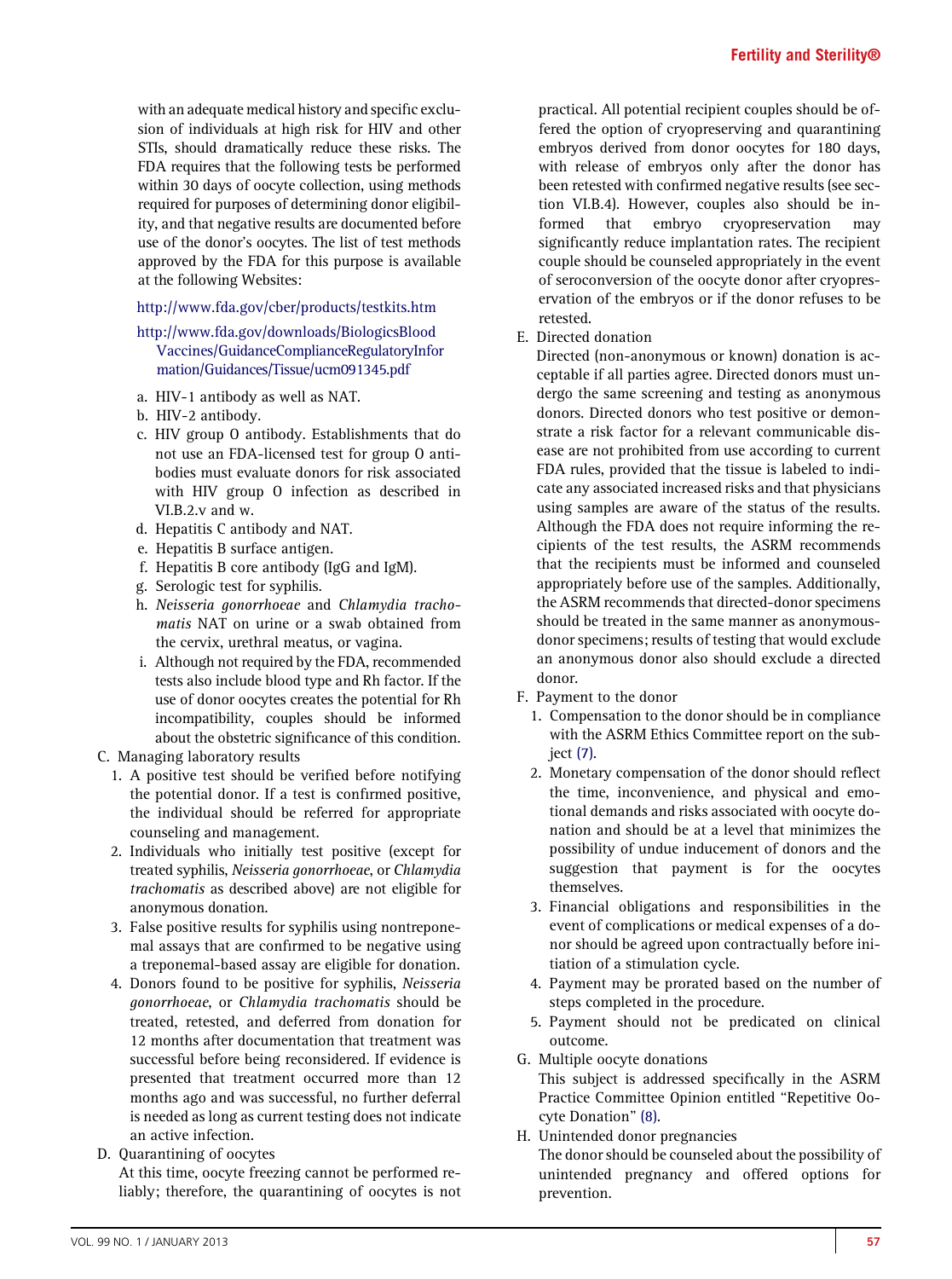I. Age of the recipient

In view of the concerns about pregnancy in women of advanced reproductive age, it is recommended that potential recipients over the age of 45 undergo thorough medical evaluation (including cardiovascular testing) and a high-risk obstetric consultation before undertaking IVF with donor oocytes.

J. Record keeping

The FDA requires that records pertaining to each donor (screening and test results) be maintained for at least 10 years. However, in the opinion of the ASRM, a permanent record of each donor's initial selection process and subsequent follow-up evaluations should be maintained. Ideally, the clinical outcome for each donation cycle should be recorded as well as a mechanism for reporting any adverse outcomes including heritable diseases identified preconceptually or post natally. In the event that a previously unidentified heritable disease is encountered in a child produced from anonymous donation, the donor as well as the recipient of the donated oocytes should be tested and the donor should be prohibited from further donation until the results of such testing are known. If the donor is found to be the carrier for the heritable disease, all women who received oocytes from that donor as well as the clinics performing the procedures should be notified and counseled. A mechanism must exist to maintain records on the donor as a future medical resource for any offspring produced.

- K. Legal issues and informed consent
	- 1. All oocyte donors should be advised explicitly of the risks and adverse effects of ovarian stimulation and retrieval, with such counseling documented by informed consent in the patient's permanent medical record.
	- 2. Donors and recipients and their partners, if applicable, should execute documents that define or limit their rights and duties with regard to any offspring.
	- 3. Couples and donors who have legal concerns not addressed in the informed-consent process should be advised to seek legal consultation.
	- 4. Protection of confidentiality: Individuals participating in donor programs should be assured that their confidentiality will be protected insofar as federal and local statutes permit. Medical records detailing the donation should be maintained as stipulated by local requirements.
	- 5. It is recommended that the donor acknowledge in the consent form her responsibility to notify the donor program of any changes in her health or riskfactor status.

### GUIDELINES FOR CRYOPRESERVED EMBRYO **DONATION Background**

In the current clinical practice of ART, more embryos than can be transferred safely at one time commonly are generated. In the majority of ART practices, these embryos may be cryopreserved for later transfer. Couples who become pregnant and do not desire another pregnancy, or have other reasons for choosing not to use their embryos, may have the option of discarding these embryos or donating them to other individuals or to research. It is the purpose of this document to present guidelines for embryo donation. It should be noted that these guidelines represent minimum standards for screening, testing, and counseling of potential embryo donors and recipients. The federal government has published minimum requirements for embryo donation [\(6\).](#page-15-0) Some states and other localities may have laws or regulations that pertain to embryo donation that may supersede these guidelines.

- I. Guidelines for ART practices that offer embryo donation
	- A. The practice should be knowledgeable in the storage, thawing, and transfer of frozen embryos.
	- B. The practice may charge a professional fee to the potential recipients for embryo thawing, the embryo transfer procedure, cycle coordination and documentation, and infectious disease screening and testing of both recipients and donors. However, the selling of embryos per se is ethically unacceptable.
	- C. It is acceptable for a practice or cryostorage facility to have conservatorship of embryos given up for potential embryo donation by patients whose gametes were used to generate the embryos.
	- D. Embryos should be quarantined for a minimum of 6 months before the potential donors are screened and tested or retested as noted in section II, with documentation of negative results.
	- E. Physicians and employees of an infertility practice should be excluded from participating in embryo donation as either donors or recipients within that practice.
- II. Embryo donation

Eligibility of donors is determined by the gametes, not the embryos being donated. For embryos derived from gametes obtained from an anonymous donor or donors, the donor or donors must have met all FDA screening and testing requirements and must have been determined eligible for anonymous donation as described above for anonymous sperm and/or oocyte donation. If one or both of the donors is known to the recipient, gametes that were determined to be ineligible still can be used and those embryos are not prohibited from use according to current FDA rules, provided that the tissue is labeled to indicate any associated increased risks and that physicians using samples are aware of the status of the results. Although the FDA does not require informing the recipients of the test results, the ASRM recommends that the recipients be informed and counseled appropriately before transfer of the embryos.

Embryos derived from the gametes of a sexually intimate couple and created for use by that couple are exempt from the requirements for donor screening and testing before creation of the embryos. The following guidelines apply to sexually intimate couples who decide to donate unused embryos that are the product of their own biological gametes: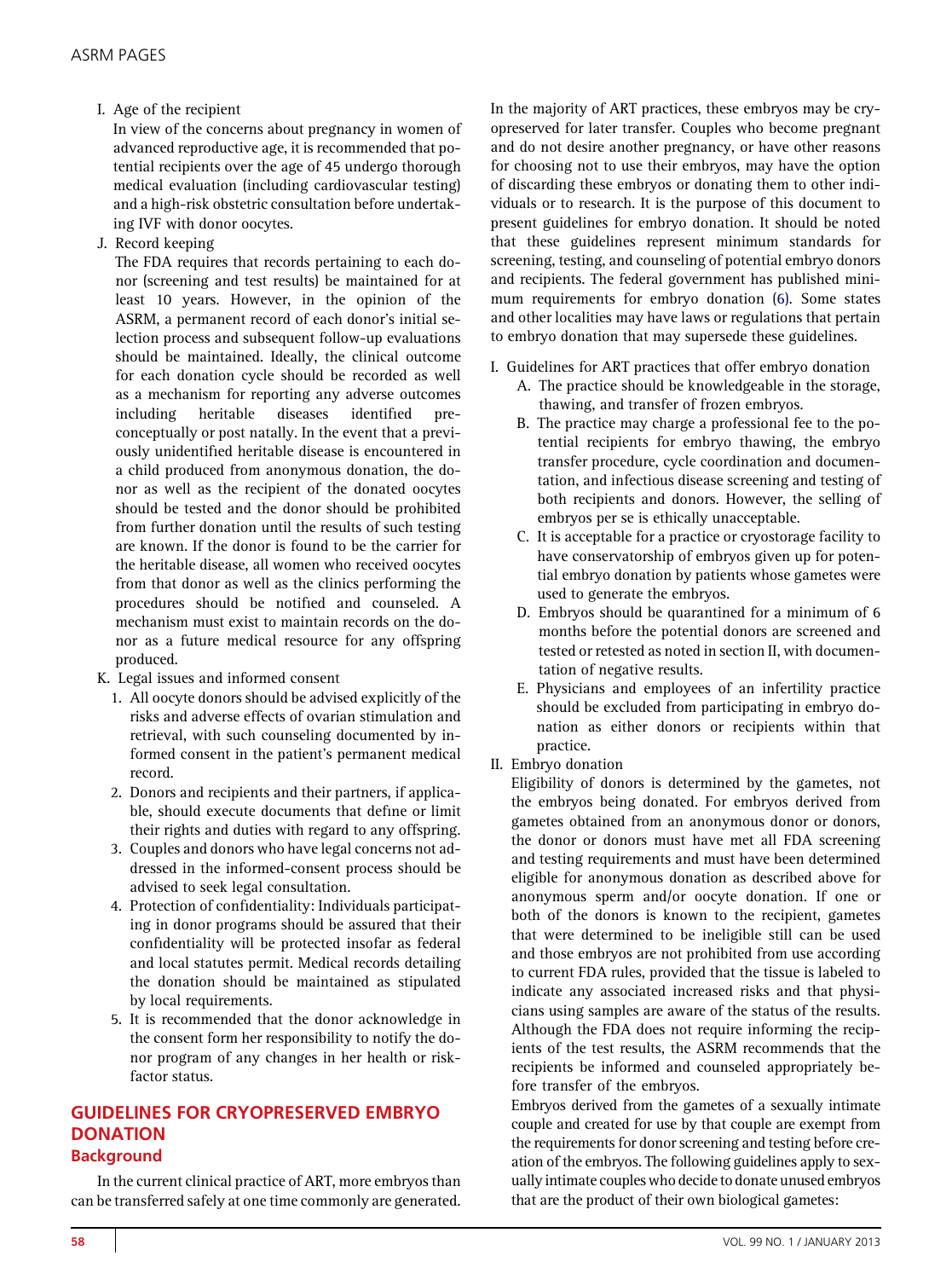- A. Embryo donors must provide a medical and genetic history.
- B. The gamete donors used to create the embryos should be screened for relevant risk factors for HIV, other transmissible infections, and TSE [\(9\)](#page-15-0).
- C. There is no method to ensure completely that infectious agents will not be transmitted, but the following guidelines, combined with an adequate medical history and specific exclusion of individuals at high risk for HIV and other transmissible infections, should dramatically reduce these risks. The practice should determine if the cost of such tests will be borne by the donor couple, by the practice mediating the embryo donation, or by the potential recipients. The following recommended tests should be performed using methods approved by the FDA for use in determining donor eligibility, on both partners, before gamete collection and more than 180 days after cryopreservation of the embryos to be donated.
	- 1. HIV-1 antibody and NAT.
	- 2. HIV-2 antibody.
	- 3. HIV group O antibody. Establishments that do not use an FDA-licensed test for group O antibodies should evaluate donors for risk associated with HIV group O infection (see screening questionnaires for anonymous sperm and oocyte donation).
	- 4. Hepatitis B surface antigen.
	- 5. Hepatitis B core antibody (IgG and IgM).
	- 6. Hepatitis C antibody and NAT.
	- 7. Serologic test for syphilis.
	- 8. Neisseria gonorrhoeae and Chlamydia trachomatis NAT.
	- 9. Although not required by the FDA, recommended tests also include:
		- a. Blood type and Rh factor.
	- 10. In addition, the male gamete donor should be tested for:
		- a. HTLV-1 and HTLV-2.
		- b. CMV (IgG and IgM) antibody.
	- 11. If not already performed, appropriate genetic evaluation and testing should be conducted.
- D. Often, screening and testing of the biological source of the gametes used to create the embryos in sexually intimate partners was not done, and the decision to donate embryos occurred subsequent to their creation. If the decision to donate is made more than 180 days after cryopreservation of the embryos, the donors may be rescreened and tested. In this instance, the documentation that accompanies the embryos must include the following label: ''Advise recipient that screening and testing of the donors were not performed at the time of cryopreservation of the reproductive cells or tissue but have been performed subsequently.''
- E. If the donors are not available or refuse to undergo the required screening and testing, FDA guidelines do not preclude the use of their embryos, provided that the documentation that accompanies the embryos in-

cludes the following labels: ''NOT EVALUATED FOR INFECTIOUS SUBSTANCES,'' and ''WARNING: Advise recipient of communicable disease risks.'' However, the ASRM recommends careful counseling regarding the risks of transfer of these embryos.

- F. Embryos that are shipped to another facility must be accompanied by a summary of records and must be appropriately labeled, in accordance with FDA guidelines. The receiving facility should not accept embryos that are not accompanied by a summary of records or that are not appropriately labeled [\(10\).](#page-15-0)
- G. The embryo donors must sign an informed-consent document indicating their permission to use their embryos for embryo donation. Issues to be addressed in the consent form include:
	- 1. Relinquishing all rights of the donor(s) to the embryo(s) and any child or children that may result from the transfer of such embryo(s).
	- 2. Inadvertent loss or damage to the embryo(s).
	- 3. The right of the practice to refuse transfer to an inappropriate recipient.
	- 4. The length of time that donated embryos will be maintained in cryostorage, and the alternatives for their disposition thereafter.
	- 5. Jurisdiction and process for medical/legal procedures and/or dispute resolution.
- H. Proper chain-of-custody procedures must be followed and documented for the handling of all test specimens and for donated embryos.
- I. Donors should receive no compensation for the embryos.
- J. The decision to proceed with embryo donation is complex, and patients may benefit from psychological counseling to aid in the decision. Psychological consultation with a qualified mental health professional is strongly recommended for all couples considering donating embryos. The assessment should include a clinical interview and, where appropriate, psychological testing. The clinician should require psychological consultation for couples in whom there appear to be factors that warrant further evaluation. In circumstances involving known donors, psychological evaluation and counseling is strongly recommended for the donor and partner, if applicable, as well as for the recipient and her partner, if applicable. The potential impact of the relationship between the donor and recipient should be explored. It is important to ascertain whether the donor is well informed about the extent to which information about her may be disclosed and about any plans that may exist relating to future contact.
- K. Donors should be advised that additional testing may be necessary prior to releasing embryos for donation.
- III. Guidelines for potential recipients
	- A. The recipient(s) must take full responsibility for the embryo(s) and any child or children that may result from the transfer.
	- B. The recipient(s) must release the gamete donors from any and all liability from any potential complications of the pregnancies, congenital abnormalities, heritable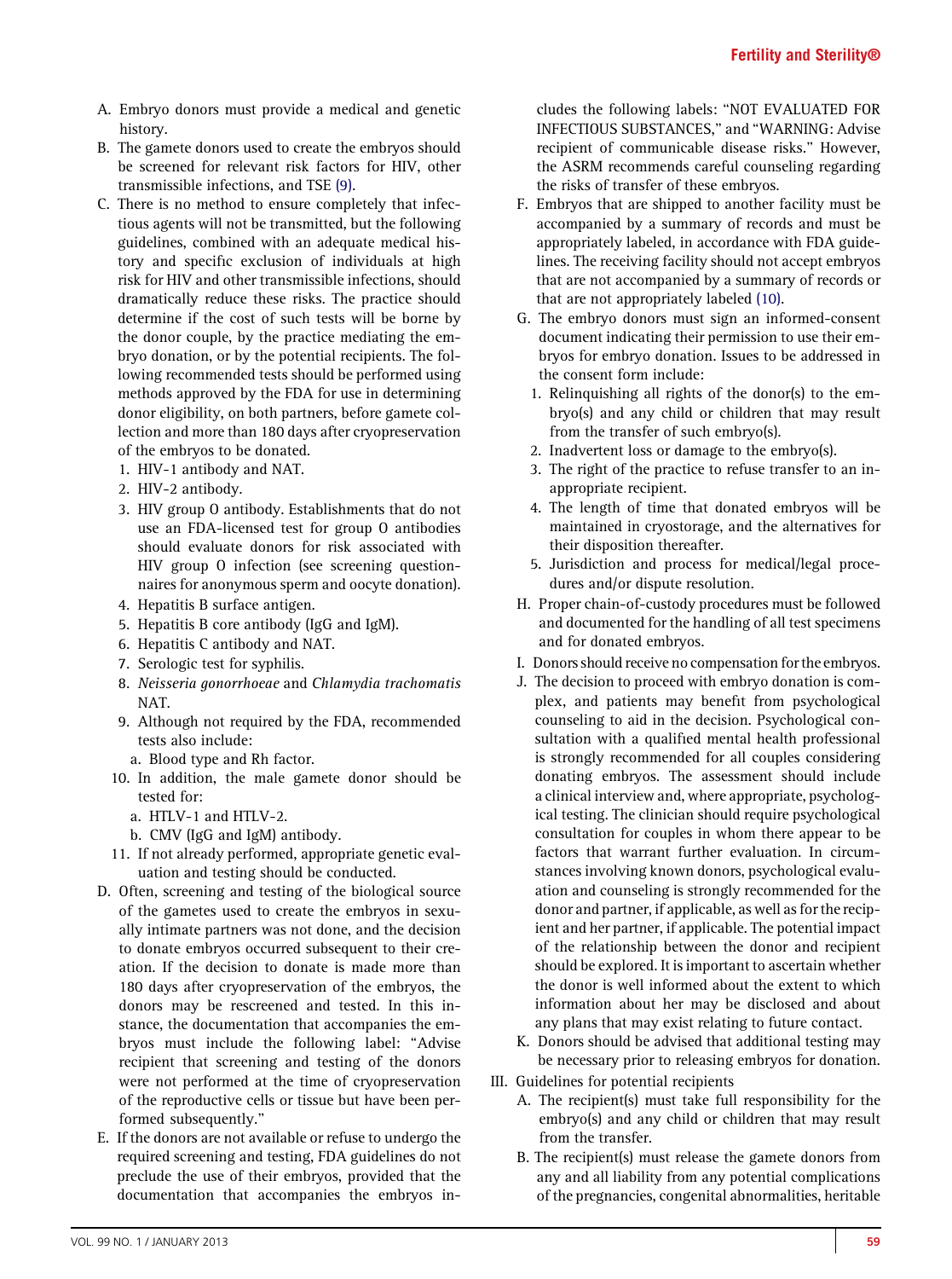diseases, or other complications of the embryo donation. The ART program should also be absolved of liability from potential complications of pregnancy, congenital abnormalities, and heritable diseases.

- C. The ASRM recommends that the recipient(s) submit to the same blood tests for infectious disease testing as the donors (V.C.1.a-j under Guidelines for Sperm Donation).
- D. Although not required by the FDA, recommended tests also include blood type and Rh factor. If the use of donor embryos creates the potential for Rh incompatibility, couples should be informed about the obstetric significance of this condition.
- E. The decision to proceed with embryo donation is complex, and patients may benefit from psychological counseling to aid in this decision. Psychological consultation with a qualified mental health professional is strongly recommended for all individuals receiving donated embryos. The assessment should include a clinical interview and, where appropriate, psychological testing. The physician should require psychological consultation for couples in whom there appear to be factors that warrant further evaluation. In circumstances involving known donors, psychological evaluation and counseling is strongly recommended for the recipient and her partner, if applicable. The potential impact of the relationship between the donor and recipient should be explored. It is important to ascertain whether the recipient is well informed about any plans that may exist relating to future contact.
- IV. Record keeping

The FDA requires that records pertaining to each donor (screening and test results) be maintained for at least 10 years. However, in the opinion of the ASRM, a permanent record of each donor's screening and test results should be maintained. To the extent possible, the clinical outcome should be recorded for each donation cycle. A mechanism must exist to maintain such records as a future medical resource for any offspring produced.

V. Protection of confidentiality

Individuals participating in donor programs should be assured that their confidentiality will be protected insofar as federal and local statutes permit. Medical records detailing the donation should be maintained as stipulated by local requirements.

#### PSYCHOLOGICAL ASSESSMENT OF GAMETE DONORS AND RECIPIENTS Statement of Purpose

The following recommendations are intended to provide general guidelines for addressing the many complex moral, ethical, and psychosocial issues that confront gamete donors, recipients, and offspring.

- I. Donors
	- A. The decision to proceed with gamete donation is complex, and individuals may benefit from psychological counseling to aid in the decision. Psychological

consultation with a qualified mental health professional is strongly recommended for all individuals considering gamete donation. The assessment should include a clinical interview and, where appropriate, psychological testing. The physician should require psychological consultation for donors in whom there appear to be factors that warrant further evaluation.

- 1. If indicated, psychological testing should document and validate in a standardized objective manner the information gathered from the clinical interview and should include an objective personality test and other self-report measures to assess potential instability or psychopathology.
- B. A psychosocial history should include:
	- 1. Family history.
	- 2. Educational background.
	- 3. Assessment of stability.
	- 4. Motivation to donate.
	- 5. Current life stressors and coping skills.
	- 6. Difficult or traumatic reproductive history.
	- 7. Interpersonal relationships.
	- 8. Sexual history.
	- 9. Travel history.
	- 10. History of major psychiatric and personality disorders.
	- 11. Substance abuse in donor or first-degree relatives.
	- 12. Legal history.
	- 13. History of abuse or neglect.
- C. The psychological assessment should ensure that the donor has been informed about all relevant aspects of the medical treatment. Donors should be counseled about the number and type of infectious disease tests that will be performed and informed about how that information will be used and shared with others.
- D. The psychological assessment also should address the potential psychological risks and should evaluate for evidence of coercion (financial or emotional). It also is important to ascertain whether the donor is well informed about the extent to which information about him/her might be disclosed and about any plans that may exist relating to future contact. The donor must be aware of all aspects of potential embryo management and disposition applicable to that practice. Donors should be informed about how the information will be used, stored, and secured.
- E. Relative exclusion criteria for a gamete donor include:
	- 1. Presence of significant psychopathology.
	- 2. Positive family history of heritable psychiatric disorders.
	- 3. Substance abuse.
	- 4. Two or more first-degree relatives with substance abuse.
	- 5. Current use of psychoactive medications.
	- 6. History of sexual or physical abuse with no professional treatment.
	- 7. Excessive stress.
	- 8. Marital instability.
	- 9. Impaired cognitive functioning.
	- 10. Mental incompetence.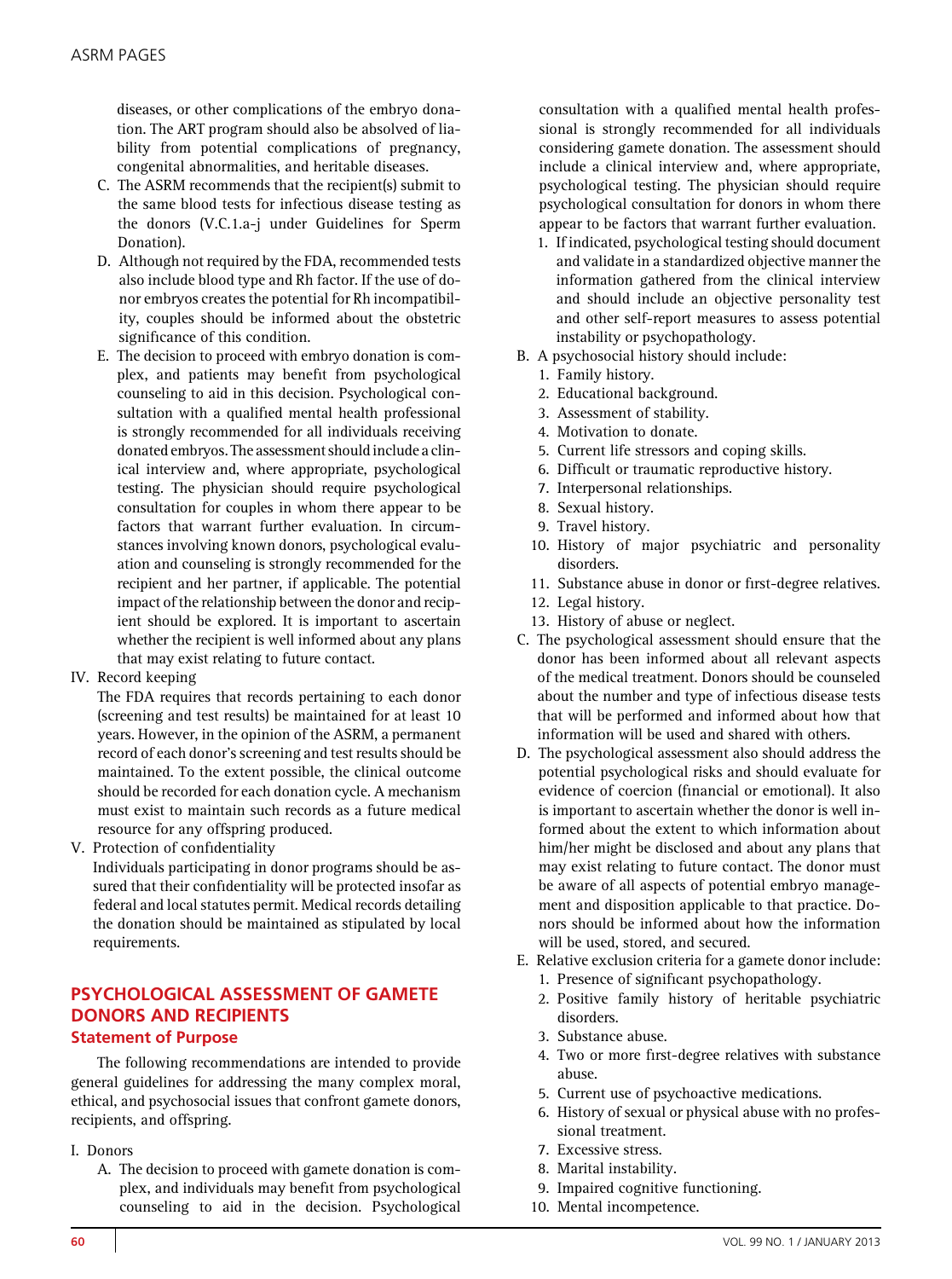11. High-risk sexual practices.

- F. Candidates who are excluded from the donor practice should be counseled regarding the reasons for their exclusion and, if appropriate, offered referral.
- G. In cases involving known donors, related issues such as the potential impact of the relationship between the donor and recipient should be explored. The impact on treatment failure also should be addressed.

#### II. Recipients

- A. The decision to proceed with gamete donation is complex, and patients may benefit from psychological counseling to aid in the decision. Psychological consultation with a qualified mental health professional is strongly recommended for all patients considering gamete donation. The assessment should include a clinical interview and, where appropriate, psychological testing. The physician should require psychological consultation for patients in whom there appear to be factors that warrant further evaluation.
- B. The recipient should be counseled about his/her subsequent feelings concerning the medical conditions that necessitated the use of donor gametes.
- C. Counseling should address the impact of successful treatment: feelings during pregnancy, positive and negative aspects of disclosure and nondisclosure with offspring, potential impact of multiple pregnancy, transition to parenthood, parenting at an older age (if applicable), and nonbiological parenting issues.
- D. The impact of treatment failure also should be addressed: coping with treatment termination, the grieving process, and developing alternatives for the future.
- E. In cases involving known donors, related issues, such as the potential impact of the relationship between donor and recipient, should be explored.
- F. The recipients should be informed about the screening and testing required of the donor. The couple should be made aware that a donor may be deemed unsuitable for donation and that the practice may refuse to use these gametes for treatment. If the recipient couple elects to use a donor who is deemed unsuitable, then additional counseling must involve risk management and an agreement that the recipient couple understands and assumes the risk. Couples should be informed that the records related to the screening and testing of the donor will be stored. The storage of this information is relevant to the recipients because it relates to other informationsharing decisions they may make.

# PSYCHOLOGICAL GUIDELINES FOR EMBRYO **DONATION**

#### Statement of Purpose

The following recommendations are intended to provide general guidelines for addressing the many complex moral, ethical, and psychosocial issues that confront embryo donors, recipients, and offspring.

I. Donors

- A. All potential donor couples should be informed about all aspects of their medical treatments and the relevant psychological and ethical issues inherent in donating embryos.
- B. There should be a discussion of embryo disposition options before cryopreservation. After couples have concluded their own reproductive attempts, embryo disposition options should be re-evaluated.
- C. The decision to proceed with embryo donation is complex, and patients may benefit from psychological counseling to aid in the decision. Psychological consultation with a qualified mental health professional is strongly recommended for all patients considering donating embryo(s). The assessment should include a clinical interview and, where appropriate, psychological testing. The clinician should require psychological consultation for patients in whom there appear to be factors that warrant further evaluation. In circumstances involving known donors, psychological evaluation and counseling is strongly recommended for the donors. The potential impact of the relationship between the donor and recipient should be explored. It is important to ascertain whether the donor is informed about any plans that may exist relating to future contact. The assessment should occur after couples have concluded their own reproductive attempts and have clearly indicated their desire to donate embryos.
- D. The clinical interview should include a psychosocial history of both partners, which addresses:
	- 1. Family history.
	- 2. Educational background.
	- 3. Assessment of stability.
	- 4. Motivation to donate.
	- 5. Current life stressors and coping skills.
	- 6. Difficult or traumatic reproductive history.
	- 7. Interpersonal relationships.
	- 8. Sexual history.
	- 9. History of major psychiatric and personality disorders.
	- 10. Substance abuse in donor or first-degree relatives.
	- 11. Legal history.
	- 12. History of abuse or neglect.
	- 13. Emotional attachment to embryo.
- E. If indicated, psychological testing is recommended to document and validate in a standardized objective manner the information gathered from the clinical interview and should include an objective personality test and other self-report measures to assess potential instability or psychopathology.
- F. Relative exclusion criteria for an embryo donor include:
	- 1. Presence of significant psychopathology.
	- 2. Positive family history of heritable psychiatric disorders.
	- 3. Substance abuse.
	- 4. Two or more first-degree relatives with substance abuse.
	- 5. Current use of psychoactive medications.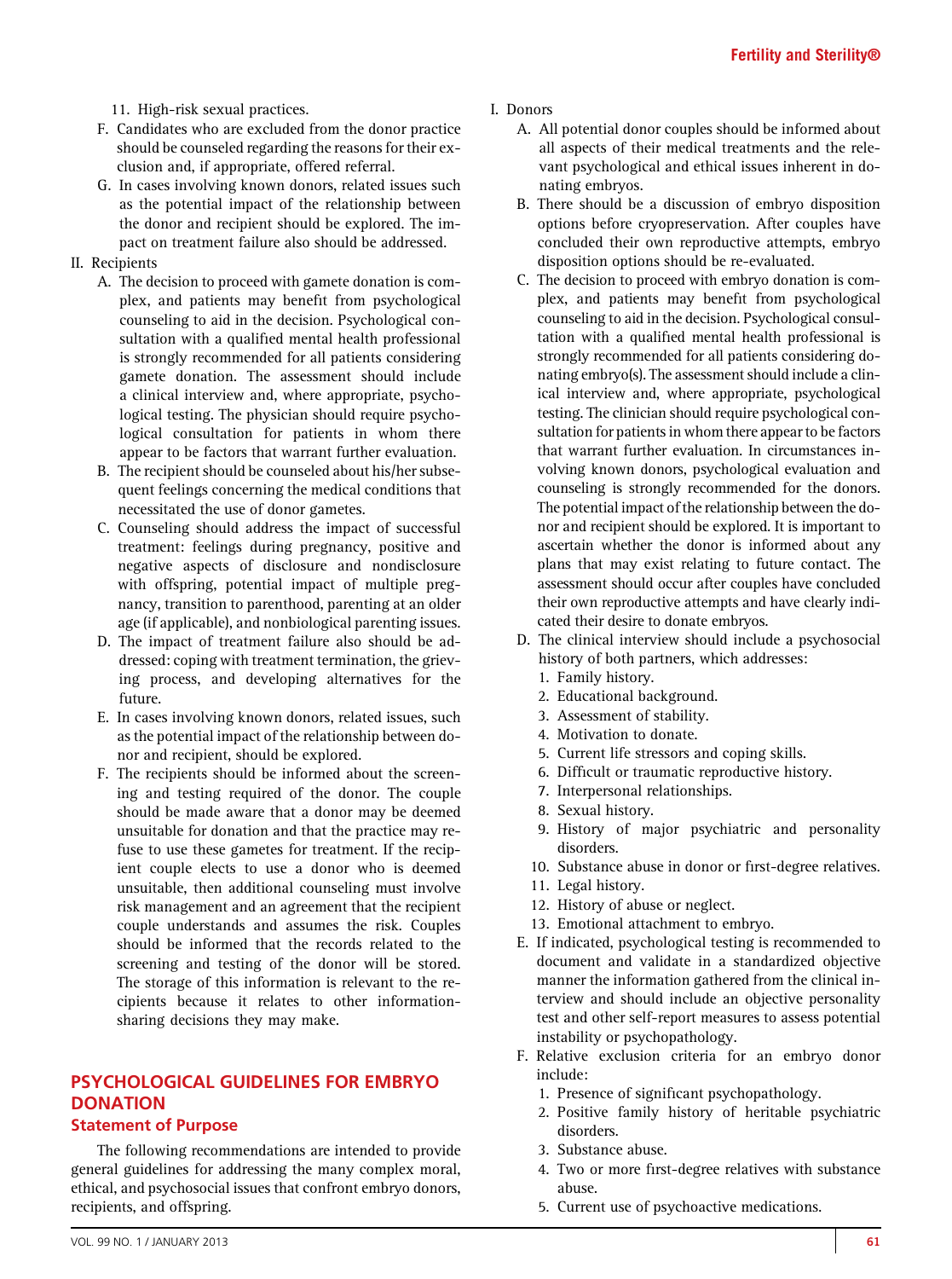- <span id="page-15-0"></span>6. History of sexual or physical abuse with no professional treatment.
- 7. Excessive stress.
- 8. Marital instability.
- 9. Impaired cognitive functioning.
- 10. Mental incompetence.
- 11. High-risk sexual practices.
- G. A minimum 3-month waiting period with appropriate follow-up assessment is recommended between the time a couple signs the consent form to donate embryos and the actual donation to a recipient couple.
- H. Physicians and employees of an infertility practice may not participate in embryo donation (as donors or recipients) within that practice.
- I. Donors should not be compensated for their donated embryos.
- J. Donors should be at least 21 years of age.
- K. All potential donor couples should be advised at the time of the IVF procedure that additional screening and testing may be required if they elect to donate their embryos. The couple should be counseled about their possible ineligibility to donate embryos.
- II. Recipients and their partners
	- A. Recipients of donor embryos and their partners should receive counseling about the potential psychosocial implications.
	- B. The decision to proceed with embryo donation is complex, and patients may benefit from psychological counseling to aid in the decision. Psychological consultation with a qualified mental health professional is strongly recommended for all patients considering embryo donation. The assessment should include a clinical interview and, where appropriate, psychological testing. The physician should require psychological consultation for patients in whom there appear to be factors that warrant further evaluation.
	- C. The recipient and her partner should be counseled about their subsequent feelings concerning the medical conditions that made necessary the use of donor embryos.
	- D. The impact of treatment failure also should be addressed, including coping with treatment termination, the grieving process, and developing alternatives for the future.
	- E. Relative issues, such as the impact of the relationship between known donors, recipients, and offspring, should be explored.
	- F. This assessment should attempt to exclude significant psychiatric illness and current substance abuse and to evaluate their ability to cope with the stress of ART.
	- G. Recipients of donor embryos should be advised of screening and testing requirements and be prepared either to not use or to assume the risks related to the use of donor embryos.

Acknowledgments: This report was developed under the direction of the Practice Committee of the American Society for Reproductive Medicine (ASRM) in collaboration with the

Society for Assisted Reproductive Technology (SART) as a service to its members and other practicing clinicians. Although this document reflects appropriate management of a problem encountered in the practice of reproductive medicine, it is not intended to be the only approved standard of practice or to dictate an exclusive course of treatment. Other plans of management may be appropriate, taking into account the needs of the individual patient, available resources, and institutional or clinical practice limitations. The Practice Committees and the Board of Directors of ASRM and SART have approved this report.

This document was reviewed by ASRM members and their input was considered in the preparation of the final document. The following members of the ASRM Practice Committee participated in the development of this document. All Committee members disclosed commercial and financial relationships with manufacturers or distributors of goods or services used to treat patients. Members of the Committee who were found to have conflicts of interest based on the relationships disclosed did not participate in the discussion or development of this document.

Samantha Pfeifer, M.D.; Jeffrey Goldberg, M.D.; R. Dale McClure, M.D.; Roger Lobo, M.D.; Michael Thomas, M.D.; Eric Widra, M.D.; Mark Licht, M.D.; John Collins, M.D.; Marcelle Cedars, M.D.; Catherine Racowsky, Ph.D.; Michael Vernon, Ph.D.; Owen Davis, M.D.; Clarisa Gracia, M.D., M.S.C.E.; William Catherino, M.D., Ph.D.; Kim Thornton, M.D.; Robert Rebar, M.D.; Andrew La Barbera, Ph.D.

# **REFERENCES**

- 1. World Health Organization. Laboratory manual for the examination of human semen and sperm-cervical mucus interaction. 5th ed. New York: Cambridge University Press; 2010.
- 2. National Society of Genetic Counselors. National Society of Genetic Counselors position statement. Preconception/prenatal genetic screening 2005. Available at: [http://www.nsgc.org/.](http://www.nsgc.org/) Accessed August 29, 2012.
- 3. McKinnon W, Baty B, Bennett R, Magee M, Neufeld-Kaiser W, Peters K, et al. Predisposition genetic testing for late-onset disorders in adults: a position paper of the National Society of Genetic Counselors. JAMA 1997;278: 1217–20.
- 4. Toriello HV, Meck JM. Statement on guidance for genetic counseling in advanced paternal age. ACMG Practice Guidelines. Genet Med 2008;10: 457–60.
- 5. Society for Assisted Reproductive Technology. Laboratory compliance survey form. Available at: <http://www.sart.org/>. Accessed August 29, 2012.
- 6. The Ethics Committee of the American Society for Reproductive Medicine. Shared-risk or refund programs in assisted reproduction. Fertil Steril 1998; 70:414–5.
- 7. Ethics Committee of the American Society for Reproductive Medicine. Financial compensation of oocyte donors. Fertil Steril 2007; 88:305–9.
- 8. Practice Committee of the American Society for Reproductive Medicine. Repetitive oocyte donation. Fertil Steril 2006;86(Suppl 1):S216–7.
- 9. Food and Drug Administration. Guidance for industry: eligibility determination for donors of human cells, tissues, and cellular and tissue-based products. Available at: [http://www.fda.gov/BiologicsBloodVaccines/Guidance](http://www.fda.gov/BiologicsBloodVaccines/GuidanceComplianceRegulatoryInformation/Guidances/Tissue/ucm073964.htm) [ComplianceRegulatoryInformation/Guidances/Tissue/ucm073964.htm.](http://www.fda.gov/BiologicsBloodVaccines/GuidanceComplianceRegulatoryInformation/Guidances/Tissue/ucm073964.htm) Accessed August 29, 2012.
- 10. Food and Drug Administration. Human cells, tissues, and cellular and tissuebased products; donor screening and testing, and related labeling. Available at: [http://frwebgate.access.gpo.gov/cgi-bin/getdoc.cgi?dbname](http://frwebgate.access.gpo.gov/cgi-bin/getdoc.cgi%3fdbname%3d2007_register%26docid%3dfr19jn07-11.pdf)=[2007\\_register](http://frwebgate.access.gpo.gov/cgi-bin/getdoc.cgi%3fdbname%3d2007_register%26docid%3dfr19jn07-11.pdf) [&docid](http://frwebgate.access.gpo.gov/cgi-bin/getdoc.cgi%3fdbname%3d2007_register%26docid%3dfr19jn07-11.pdf)=[fr19jn07-11.pdf](http://frwebgate.access.gpo.gov/cgi-bin/getdoc.cgi%3fdbname%3d2007_register%26docid%3dfr19jn07-11.pdf). Accessed August 29, 2012.